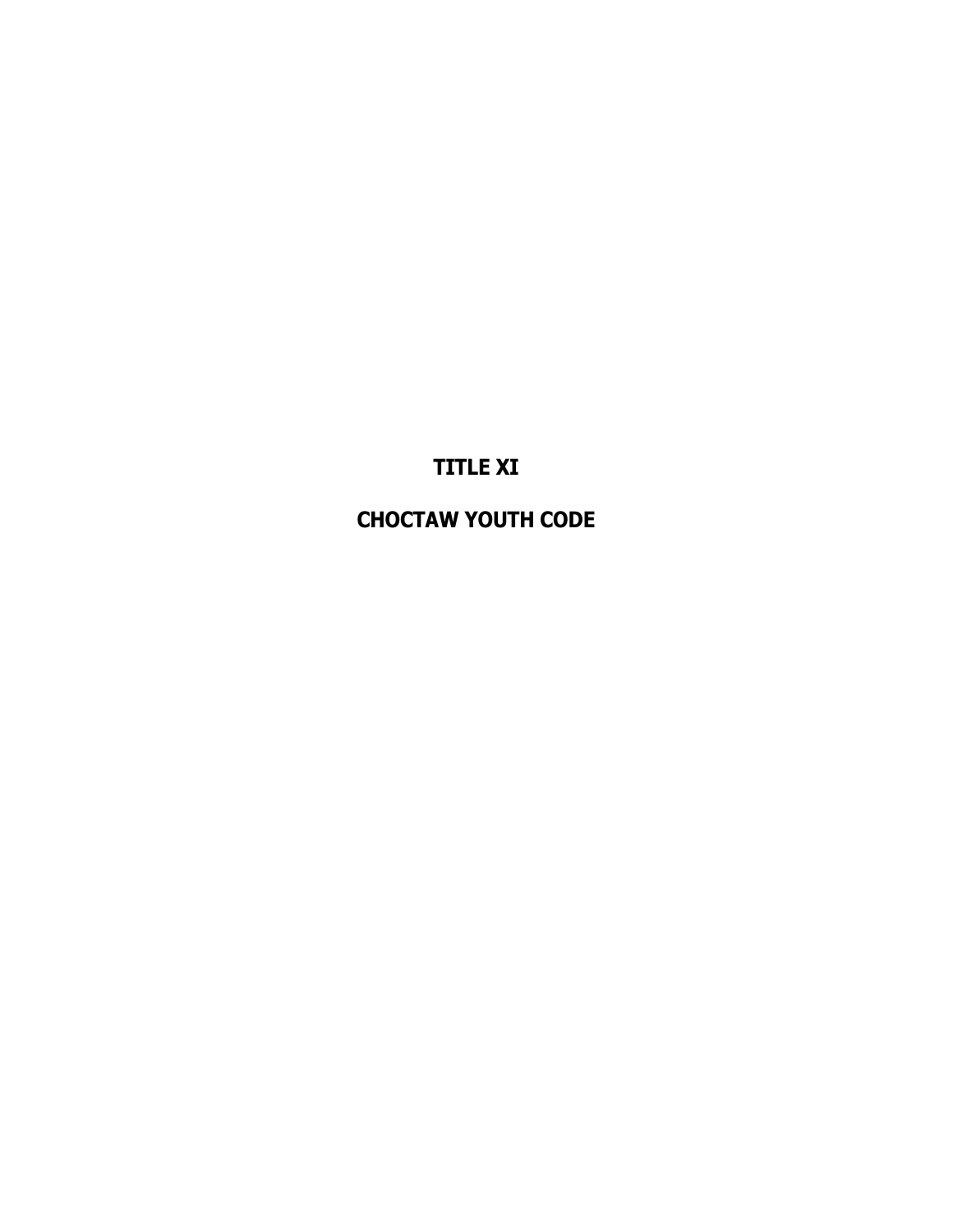# **Table of Contents**

| $§11-1-1$                                                               |                    |  |  |  |
|-------------------------------------------------------------------------|--------------------|--|--|--|
| $§11-1-2$                                                               |                    |  |  |  |
| $§11-1-3$                                                               |                    |  |  |  |
| $§11-1-4$                                                               |                    |  |  |  |
| $§11-1-5$                                                               |                    |  |  |  |
| $§11-1-6$                                                               |                    |  |  |  |
| $$11-1-7$                                                               |                    |  |  |  |
| $§11-1-8$                                                               |                    |  |  |  |
| CHAPTER 2. TRANSFER PROCEDURES FROM YOUTH COURT TO ADULT COURT, OR TO . |                    |  |  |  |
|                                                                         |                    |  |  |  |
| $§11-2-1$                                                               |                    |  |  |  |
| $$11-2-2$                                                               |                    |  |  |  |
| $§11-2-3$                                                               |                    |  |  |  |
| $§11-2-4$                                                               |                    |  |  |  |
| $$11-2-5$                                                               |                    |  |  |  |
| $$11-2-6$                                                               |                    |  |  |  |
| $$11-2-7$                                                               |                    |  |  |  |
|                                                                         |                    |  |  |  |
| $§11-3-1$                                                               |                    |  |  |  |
| $§11-3-2$                                                               |                    |  |  |  |
| $§11-3-3$                                                               |                    |  |  |  |
| $§11-3-4$                                                               |                    |  |  |  |
| $§11-3-5$                                                               |                    |  |  |  |
| $§11-3-6$                                                               |                    |  |  |  |
| $§11-3-7$                                                               |                    |  |  |  |
| $$11-3-8$                                                               |                    |  |  |  |
| $$11-3-9$                                                               |                    |  |  |  |
|                                                                         |                    |  |  |  |
|                                                                         |                    |  |  |  |
|                                                                         |                    |  |  |  |
|                                                                         |                    |  |  |  |
|                                                                         |                    |  |  |  |
|                                                                         |                    |  |  |  |
|                                                                         |                    |  |  |  |
|                                                                         |                    |  |  |  |
|                                                                         |                    |  |  |  |
|                                                                         |                    |  |  |  |
|                                                                         |                    |  |  |  |
|                                                                         |                    |  |  |  |
|                                                                         | §11-3-22 APPEAL 20 |  |  |  |
|                                                                         |                    |  |  |  |
| $$11-4-1$                                                               |                    |  |  |  |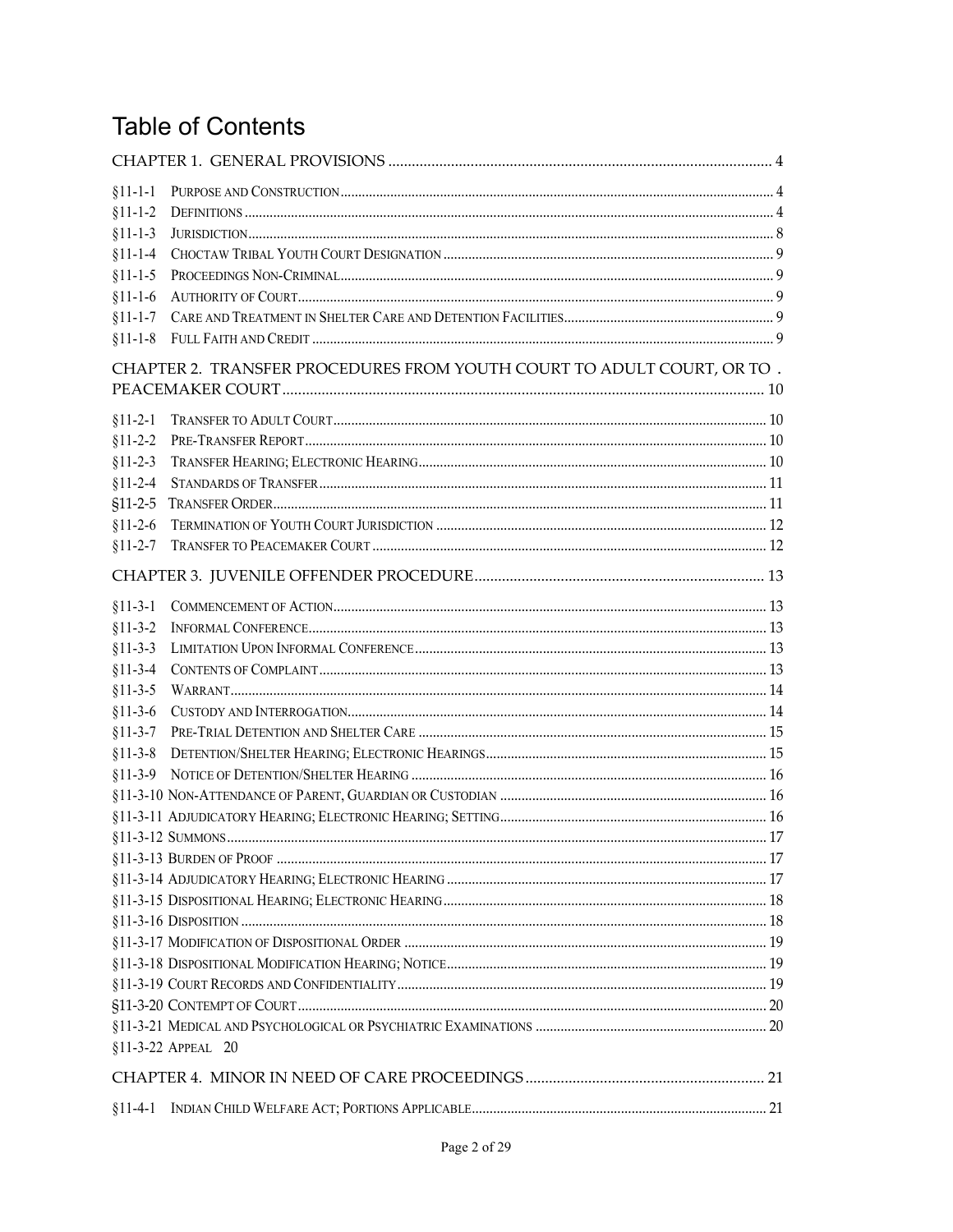| $$11-4-5$ |                                                                                            |  |
|-----------|--------------------------------------------------------------------------------------------|--|
| $$11-4-6$ |                                                                                            |  |
| $§11-4-7$ |                                                                                            |  |
| $§11-4-8$ |                                                                                            |  |
| $$11-4-9$ |                                                                                            |  |
|           |                                                                                            |  |
|           | §11-4-11 SETTING OF ADJUDICATORY HEARING; HEARING; ELECTRONIC HEARING; BURDEN OF PROOF  25 |  |
|           |                                                                                            |  |
|           |                                                                                            |  |
|           |                                                                                            |  |
|           |                                                                                            |  |
|           |                                                                                            |  |
|           | §11-4-17 CONFIDENTIALITY OF COURT RECORDS AND PROCEEDINGS; CONFIDENTIAL REFERRALS 28       |  |
|           |                                                                                            |  |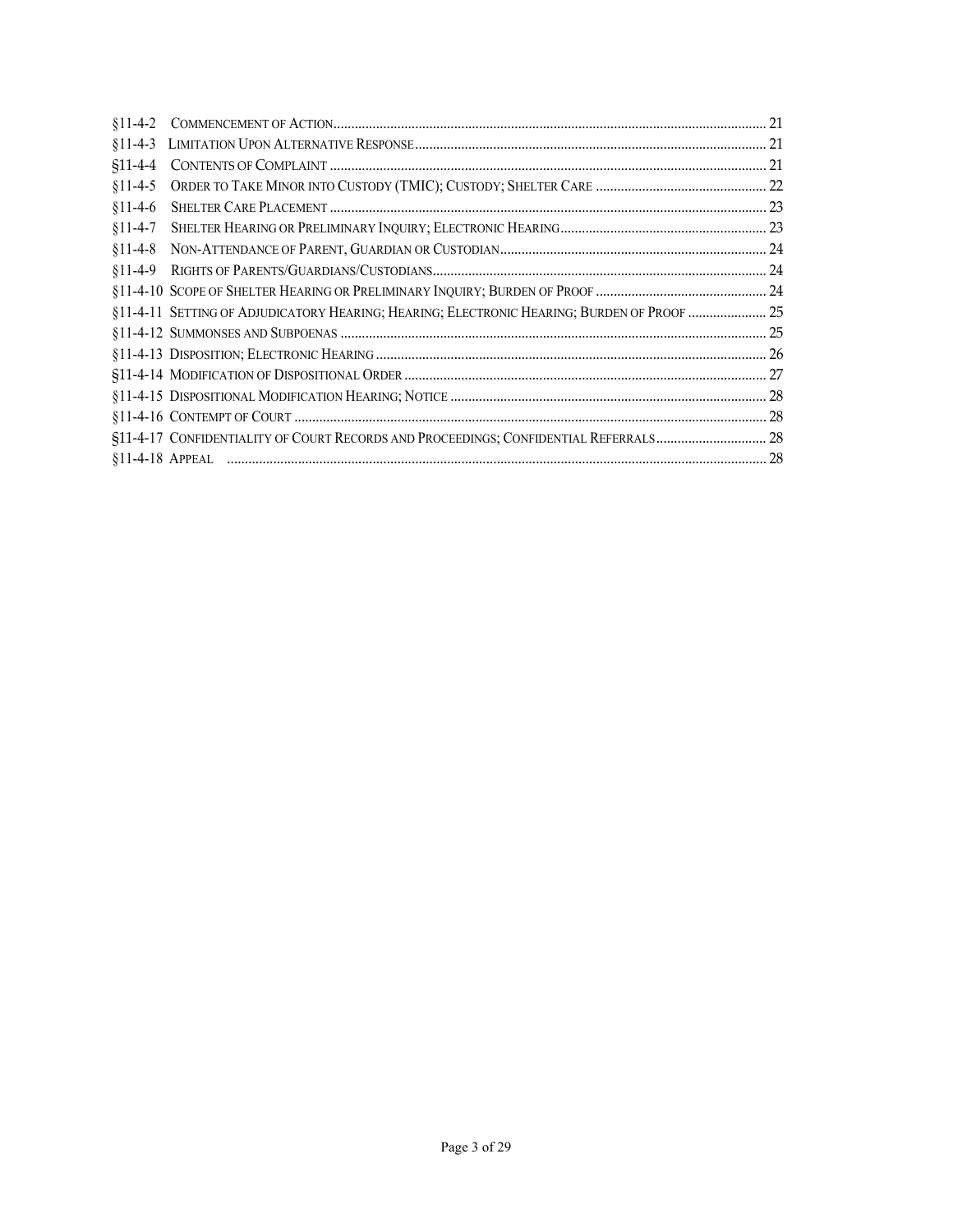# <span id="page-3-0"></span>**CHAPTER 1. GENERAL PROVISIONS**

## <span id="page-3-1"></span>**§11-1-1 Purpose and Construction**

This Title may be cited as the Choctaw Youth Code. The purpose of this Youth Code is to secure for each child coming before the Choctaw Tribal Court such care, guidance, and control, preferably in his own home, as will serve the spiritual, emotional, mental and physical welfare of the child and the best interests of the Tribe; to preserve and strengthen the child's cultural and ethnic identity wherever possible; to implement and further improve family and community ties whenever possible, removing him from the custody of his parents or guardian or other custodian only when his welfare or safety and protection of the public cannot be adequately safeguarded without removal; and, when the child is removed from his own family, to secure for him custody, care and discipline, as nearly as possible, equivalent to that which should have been given by his parents.

The laws relating to Youth Court proceedings under this Title shall be liberally construed to carry out these purposes.

#### <span id="page-3-2"></span>**§11-1-2 Definitions**

As used in this Youth Code, the defined in this section shall be given the following meanings:

- (1) "Abandon" means the willful act of leaving a minor without adequate communication or failing to provide support a minor for a period of 1 (one) year or more. The fact of the surrender of the child for adoption by a parent shall not be taken as evidence of that parent's abandonment or desertion of the child, or of that parent's unfitness as a parent.
- (2) "Adjudicatory Hearing" means a hearing to determine whether the minor that has been charged has engaged in delinquent conduct, or to determine whether a minor is in need of care in child welfare proceedings.
- (3) "Adult" means a person eighteen (18) years of age or older, or any minor who has been transferred to adult court, whether or not the minor has been emancipated.
- (4) "Beyond a Reasonable Doubt Burden of Proof" means the doubt that prevents one from being firmly convinced of guilt.
- (5) "CFS Caseworker" means a person who is employed by the Mississippi Band of Choctaw Indians' Children and Family Services ("CFS") program.
- (6) "Child Custody Proceeding" shall include, but is not limited to, proceedings for foster care placement; termination of parental rights; pre-adoptive placements, and adoptive placements.
- (7) "Clear and Convincing Evidence Burden of Proof" means the truth of the facts asserted is highly probable or is highly and substantially more likely to be true than untrue.
- (8) "Custodial Interrogation" means questioning of a child under age eighteen (18) who is in law enforcement custody, or while the child is being deprived of freedom of action in any significant way by a law enforcement officer, employee of the court, employee of the detention center, or employee of Court Services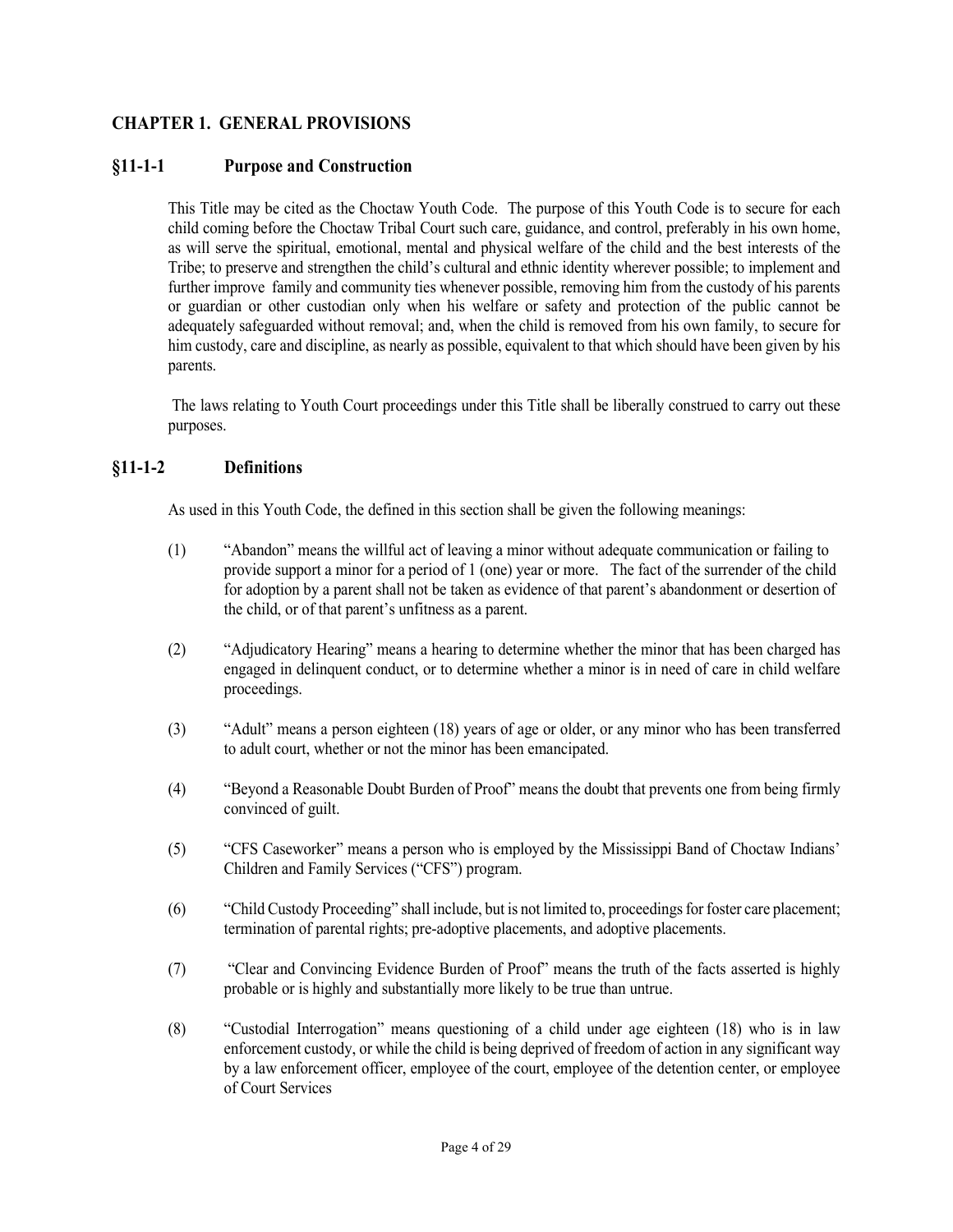- (9) "Custodian" means one who has physical custody of a minor and who is providing food, shelter, and supervision to the minor, whether such person be a parent or otherwise and who has been acting in such a role without a court order.
- (10) "Defense Counsel" means an attorney or lay advocate who has been authorized by the Tribe to represent families in the Tribal Youth Court.
- (11) "Delinquent Act" means an act of wrongdoing which, if committed by an adult, is a crime under federal law or Tribal code.
- (12) "Delinquent Minor" means a minor who has committed a delinquent act or status offense prior to his 18th birthday.
- (13) "Dependent Minor" means a minor who has been voluntarily, placed into the custody of CFS, or any other social services agency, by his parent, guardian or custodian; or a minor who has been court ordered to be taken into custody by CFS, or any other social services agency.
- (14) "Desertion" means any conduct by a parent over an extended period of time that demonstrates willful neglect or refusal to provide support and maintenance of the minor; or, that the parent has not demonstrated, within a reasonable period of time after the birth of a minor, a full commitment to the responsibilities of parenthood.
- (15) "Detention" means the placement of an alleged or adjudicated minor in a physically-restrictive facility.
- (16) "Detention Hearing" means court proceedings to determine whether a minor will be detained, will continue detention, or will be released from detention.
- (17) "Disposition Hearing" means a hearing to determine the most appropriate form of custody or treatment for a minor who has been found to be delinquent at an adjudicatory hearing ;or the imposition of services required for reunification, or other alternatives, when a minor has been determined to be in need of care in child welfare proceedings.
- (18) "Durable Legal Custody" means the legal status created by a court order which gives the durable legal custodian the responsibilities of physical custody of the minor and the duty to provide the minor with care, nurture, welfare, food, shelter, education and reasonable medical care. Modification of such custody requires the showing of a material change in circumstances that adversely affects the minor, or that the natural parent has reformed his/her conduct.
- (19) "Emancipated Minor" means an individual under the age of eighteen (18) who:

(a) is or has been married;

(b) has attained the age of eighteen (18);

(c) has been adjudicated generally emancipated by a court of competent jurisdiction;

(d) has been adjudicated emancipated for the purpose of making healthcare decisions by a court of competent jurisdiction;

(e) joins the military and serves on a full-time basis;

(f) is convicted of a felony and sentenced to incarceration of one (1) year or more for committing such felony; or

(g) for such other good cause shown may be emancipated if the minor is found: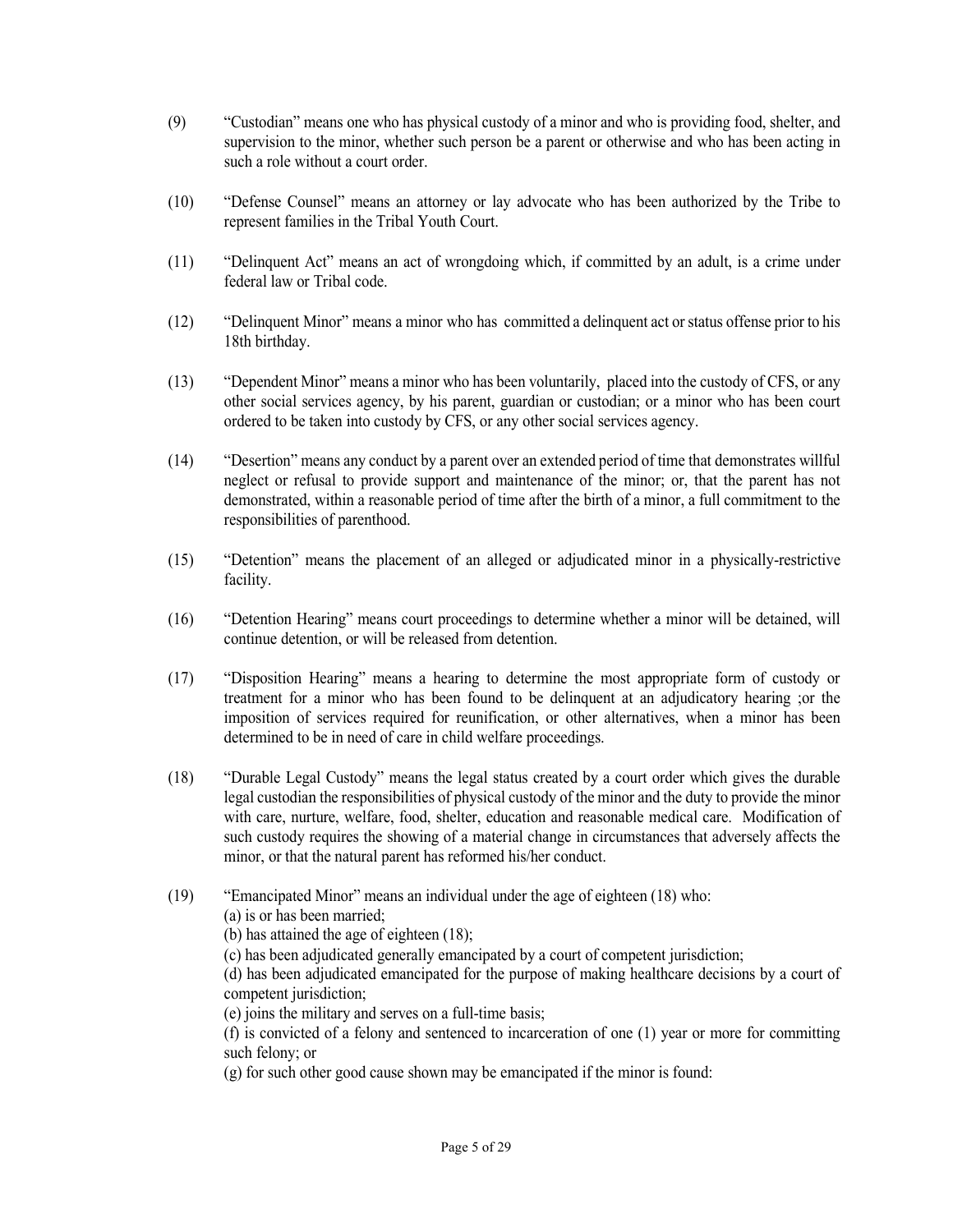$(i)$  to have discontinued full-time enrollment in school having attained the age of  $(18)$ , unless the minor is disabled;

(ii) to have moved out of the custodial parent's/guardian's home, established independent living, obtained full-time employment; and discontinued educational pursuits prior to attaining the age of twenty-one (21); or

(iii) to cohabit with another person without the approval of the parent obligated to pay child support.

- (20) "Guardian Ad Litem" means an advocate, usually an attorney appointed by the court, who is certified to represent the best interests of a minor in legal proceedings.
- (21) "Guardian" means a person, other than the minor's parent, who is by law responsible for that minor, but may also include a parent who has been judicially-recognized as the guardian for management of the minor's estate after settlement or award of proceeds.
- (22) "House Arrest" means the placement of a minor under the care of his parents, guardian or custodian where they are assuming the responsibility for restricting the minor to the home, under their direct supervision, as ordered by the Youth Court Judge.
- (23) "Human Trafficking" means exploitation of a person for labor, commercial sex, or other service against their will.
- (24) "Least Restrictive Alternative" means the term in the Youth Code directing the Youth Court to select the least drastic method of achieving its goal; the restrictions placed on the minor must be reasonably related to the Youth Court's objectives and must be the least restrictive means of achieving that objective, including but not limited to alternative diversionary programs that may be available to the minor.
- (25) "Legal Custodian" means a court-appointed or court-ordered custodian of the child.
- (26) "Minor" or "Youth" means a child under eighteen (18) years of age, or a person eighteen (18) years of age or older who is under the continuing jurisdiction of the Youth Court. A child who has not reached his 18th birthday but is emancipated as defined in subsection (16) is not considered a "minor" or "youth" for purposes of this Title.
- (27) "Minor in Need of Care" means a minor who:
	- (a) has no parent, guardian or custodian available and willing to care for the minor;
	- (b) has suffered or is likely to suffer a physical or emotional injury, inflicted by other than accidental means, which cause or creates substantial risk of serious injury, death, disfigurement, impairment of bodily functions or emotional health;
	- (c) has not been provided with adequate food, clothing, shelter, medical care (including special care by reason of a mental condition, whether mental illness or an intellectual disability, or special care for physical disabilities or disease), education or supervision by his parent, guardian or custodian necessary for the minor's health and well-being;
	- (d) has been sexually abused, and whose parent, guardian or custodian or any person responsible for his care or support, whether legally obligated to do so, has caused or allowed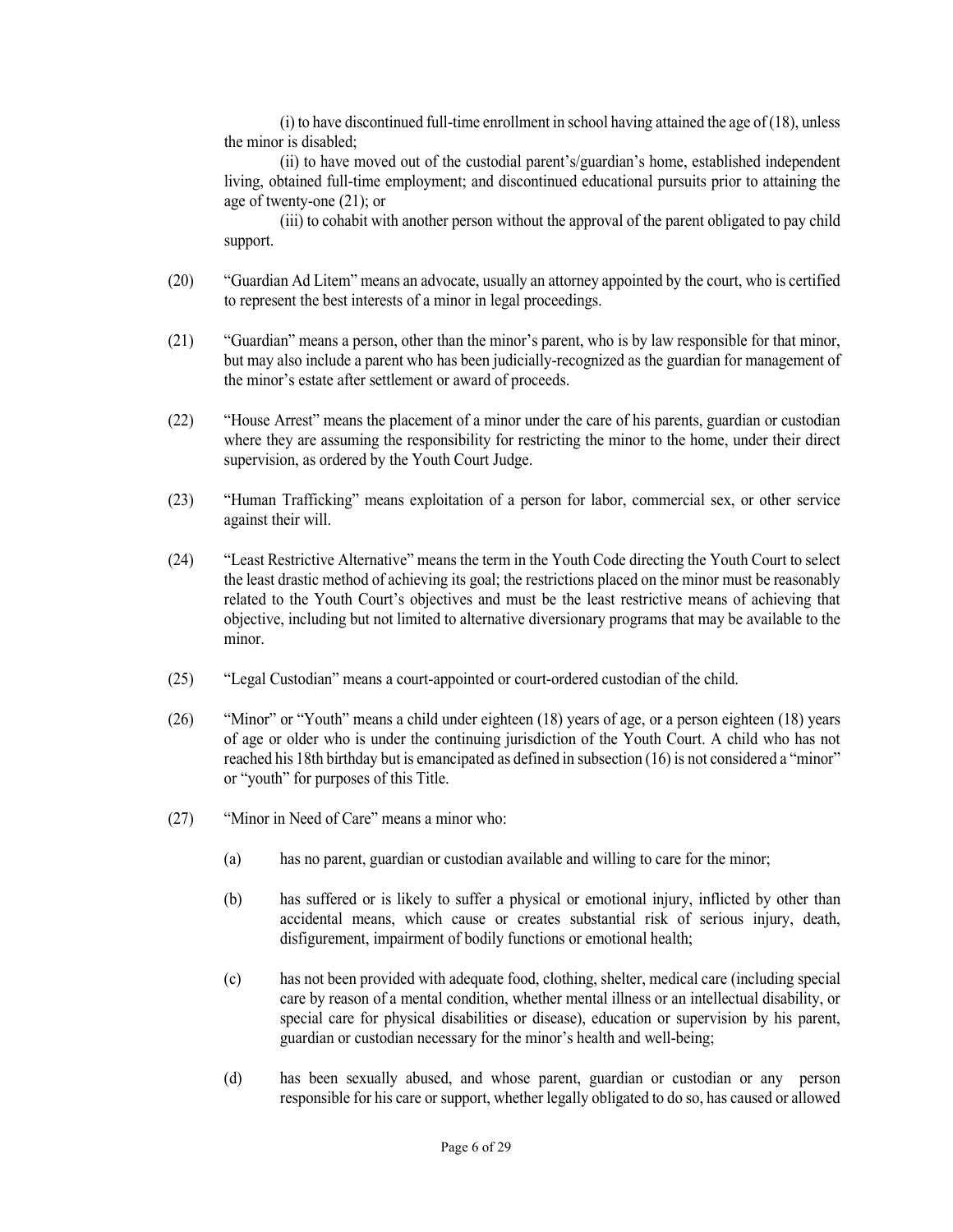to be caused the sexual abuse, sexual exploitation, emotional abuse, mental injury, nonaccidental physical injury, or other maltreatment upon the minor;

- (e) has been trafficked by any person responsible for the care and support of the child, without regard to the relationship of the trafficker to the child (for commercial, labor, drug, exchange of money or other quid pro quo, or sexual services);
- (f) has been committing status offenses;
- (g) has been committing delinquent acts as a result of parental pressure, guidance or approval; or
- (h) has been subjected to witnessing the occurrence or repeated occurrences of domestic violence.
- (28) "Minor in Need of Special Care" means a minor with any mental or physical illness that cannot be treated with the dispositional alternatives ordinarily available to the Youth Court.
- (29) "Parent" means persons who have a child in common regardless of marriage or they have lived together at any time, or a putative parent who has formally acknowledged paternity or has been determined by a finding of paternity.
- (30) "Parental Guardianship" means that the biological parents are the joint natural guardians of their minor children and are equally charged with their care, nurture, welfare, education, and the care and management of their estates.
- (31) "Peacemaker Court" means a separate division of the Tribal Court with full authority to settle disputes according to the Peacemaker Code and to the Tribe's customary and traditional law.
- (32) "Preponderance of the Evidence Burden of Proof" means the party bearing the burden of proof must present evidence which shows that the fact to be proven is more probable than not.
- (33) "Probable Cause" means a reasonable, articulated ground to suspect that a person has committed or is committing a delinquent act or that a place contains specific items connected with a delinquent act.
- (34) "Probation" means a legal status created at disposition for a juvenile offender adjudicated as delinquent and required to be monitored by Court Services.
- (35) "Sexual Abuse" means obscene or pornographic photographing, filming or depiction of children for commercial purposes, or the rape, molestation, gratification of lust, incest, human trafficking or other such forms of sexual exploitation of minors.
- (36) "Shelter Hearing" means court proceedings to determine whether a minor taken into custody by a CFS caseworker shall remain in foster care or other approved placement pending adjudication.
- (37) "Status Offense" means an offense that does not rise to the level of a delinquent act, but where the Youth Court has jurisdiction to adjudicate the minor. Status offenses are designated as a Class C offense for the purposes of diversion, sentencing and punishment. Status offenses include but are not limited to: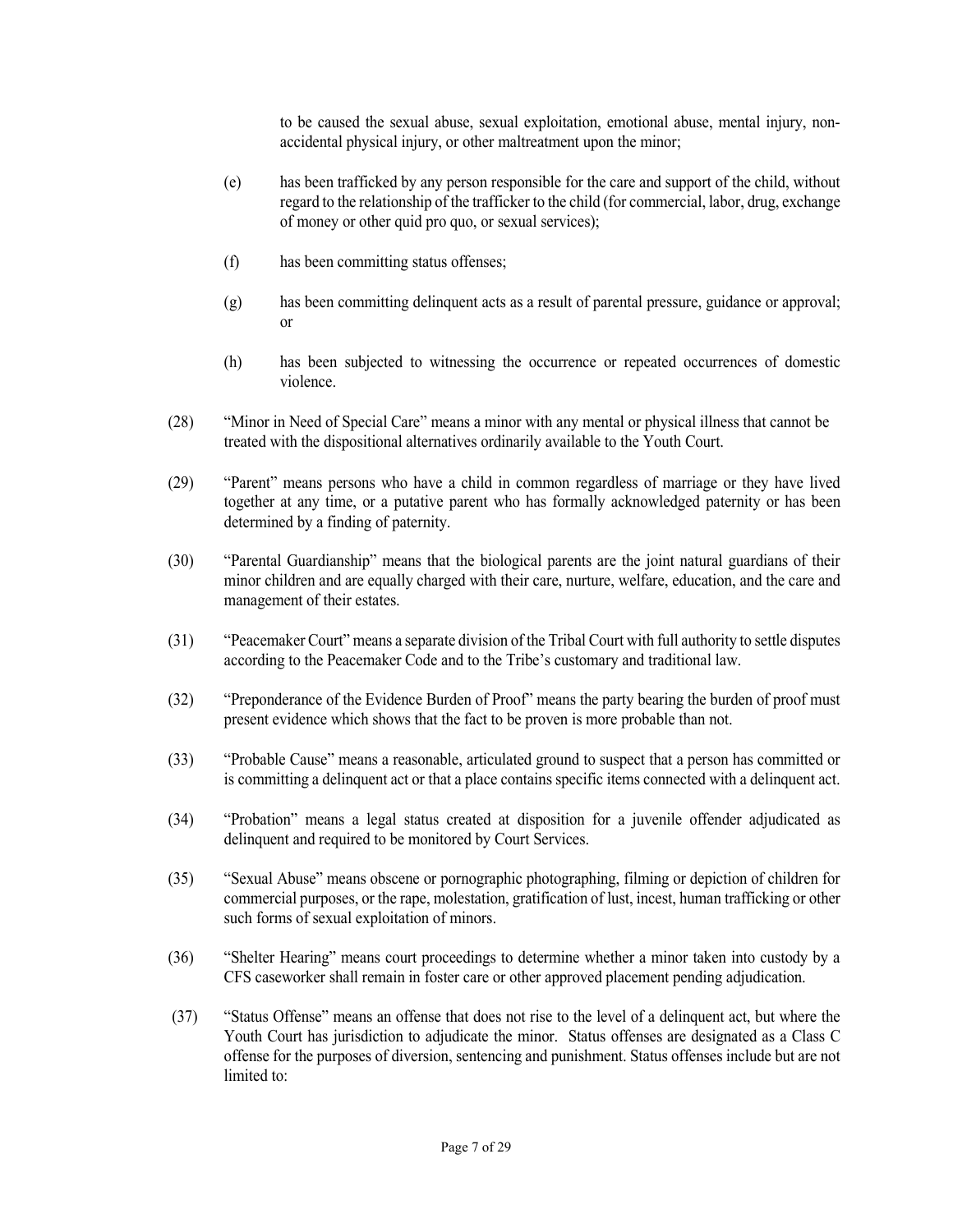- (a) the act of running away from the minor's parent(s), custodian or guardian. However, it shall not constitute an offense under this section if the minor is a victim of an illegal act; or
- (b) the act of a minor who is repeatedly truant from his or her designated school and who is not enrolled in a GED program or has not received the equivalent of/or a high school diploma.
- (38) "Youth Court Prosecutor" means a person employed by or authorized by the Tribal government, either an attorney or prosecuting lay advocate, to prepare and/or present cases to be filed and prosecuted in the Youth Court.
- (39) "Youth Court" means the Choctaw Tribal Youth Court exercising jurisdiction over minors under this Title.
- (40) "Youth Court Judge" means any duly-appointed judge of the Tribal Court when exercising jurisdiction over minors under this Title.

## <span id="page-7-0"></span>**§11-1-3 Jurisdiction**

- (1) The Choctaw Tribal Courts shall have original and exclusive jurisdiction over:
	- (a) any child custody proceeding, as defined in 25 U.S.C. §1903(1), or
	- (b) any other proceedings of any kind or nature whatsoever involving an Indian child who resides or is domiciled within the Choctaw Indian Reservation.
- (2) The Choctaw Tribal Courts shall also have concurrent jurisdiction over:
	- (a) any child custody proceeding, as defined in 25 U.S.C. §1903(1), or
	- (b) any other proceeding of any kind or nature whatsoever brought in this court and involving an Indian child under the age of eighteen (18) not domiciled or residing within the Choctaw Indian Reservation but either a member of or eligible for membership in the Mississippi Band of Choctaw Indians.
- (3) The Choctaw Tribal Courts may exercise concurrent jurisdiction over an Indian child under the age of eighteen (18) not domiciled or residing within the Choctaw Indian Reservation who is a member of the Mississippi Band of Choctaw Indians and is also a member of another Tribe, or in the case of an Indian child who is eligible for membership in the Mississippi Band of Choctaw Indians and another Tribe, but has had the more significant contacts with this Tribe for:
	- (a) any child custody proceeding, as defined in 25 U.S.C. §1903(1), brought in the Choctaw Tribal Courts as to such child, or
	- (b) any other proceeding of any kind or nature whatsoever respecting said child.
- (4) The Choctaw Tribal Courts may acquire transfer jurisdiction over any child custody proceeding:
	- (a) as defined in 25 U.S.C. §1903(1), or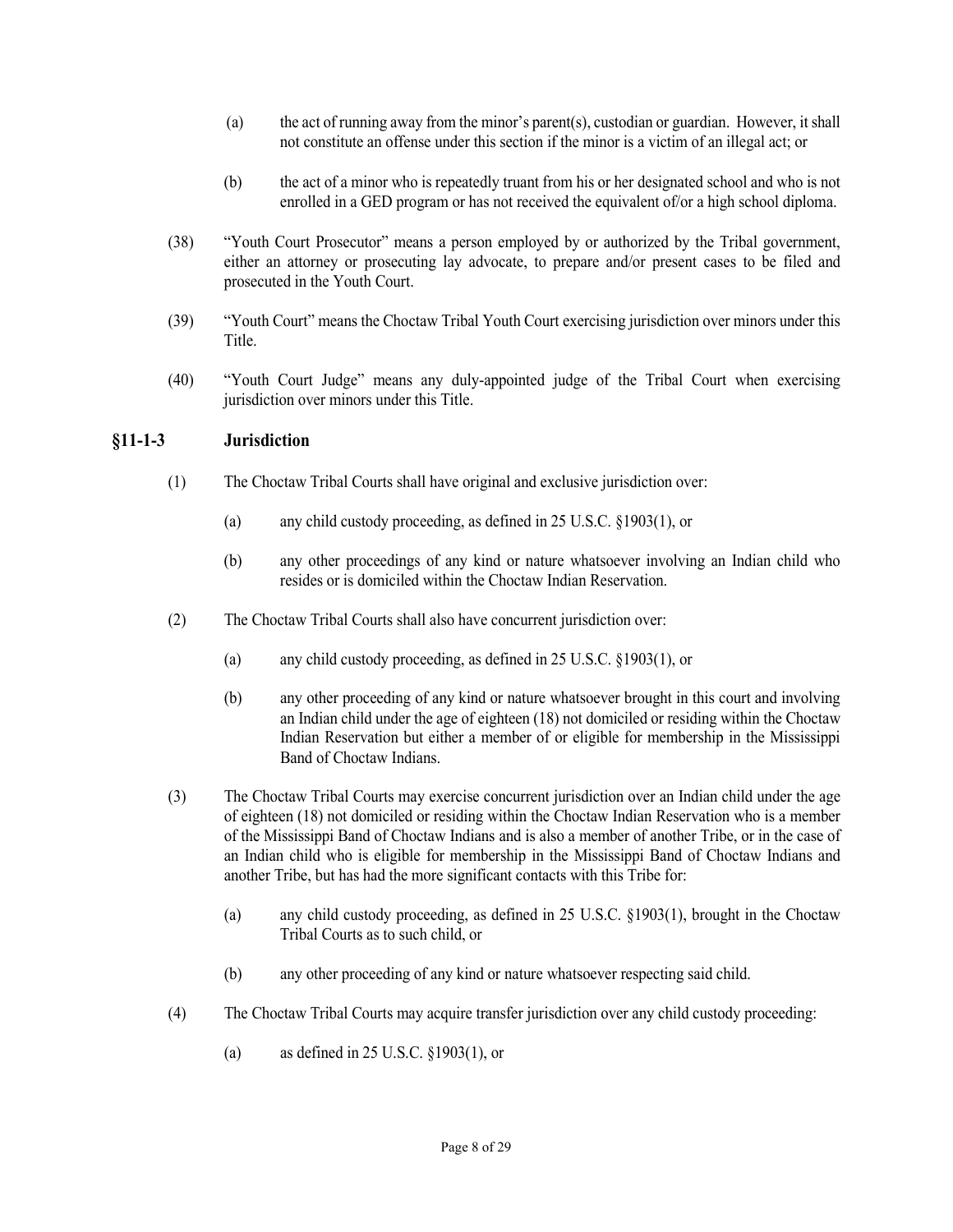- (b) any other proceeding of any kind or nature whatsoever, involving an Indian child under the age of eighteen (18) as defined hereinabove not domiciled or residing within the Choctaw Indian Reservation in which such proceedings were initiated in any state court but thereafter transferred to the Choctaw Tribal Courts, and whenever such transfer of jurisdiction is accepted, all subsequent proceedings in the Choctaw Tribal Courts shall proceed in conformity with the provisions of this Title.
- (5) The Choctaw Tribal Courts are vested with exclusive jurisdiction over all other actions brought under this Title involving Indian minors where the cause of action arises within "Indian Country" of the Choctaw Indian Reservation and the Choctaw Tribal Courts are empowered to accept transfer jurisdiction over all such other proceedings involving Indian minors under any of the circumstances defined in subsection (1), (2) or (3) above where the proceedings were initiated in any state court but thereafter transferred to the Choctaw Tribal Courts, provided, however, that all subsequent proceedings in such cases shall be conducted under the provisions of this Title.

# <span id="page-8-0"></span>**§11-1-4 Choctaw Tribal Youth Court Designation**

The Youth Court, when in session regarding any matter relating to a minor and under the provisions of this Title, shall be known as the "Choctaw Tribal Youth Court" and any duly-appointed judge of the Choctaw Tribal Courts, when hearing any such matter, shall be known as the "Youth Court Judge."

## <span id="page-8-1"></span>**§11-1-5 Proceedings Non-Criminal**

No adjudication upon the status of any minor in the jurisdiction of the Youth Court shall be deemed criminal or be deemed a conviction of a crime. The disposition of a minor or of evidence given shall not be admissible as evidence against the minor in any proceedings in another court. All matters over which the Youth Court has jurisdiction must be released by order of the Youth Court Judge to be considered in another court.

## <span id="page-8-2"></span>**§11-1-6 Authority of Court**

The Youth Court is authorized to cooperate fully with any federal, state, Tribal, public or private agency to participate in any diversion, rehabilitation or training programs and to receive grants in aid to carry out the purposes of this Title. The Choctaw Youth Court shall utilize such social services as may be furnished by any Tribal, federal or state agency.

## <span id="page-8-3"></span>**§11-1-7 Care and Treatment in Shelter Care and Detention Facilities**

The Youth Court Judge shall enforce policies and procedures governing the administration of Tribal and non-Tribal detention and shelter care facilities that comply with Tribal, Federal or State standards.

## <span id="page-8-4"></span>**§11-1-8 Full Faith and Credit**

The Youth Court may give full faith and credit or comity to another sovereign's records and judicial proceedings.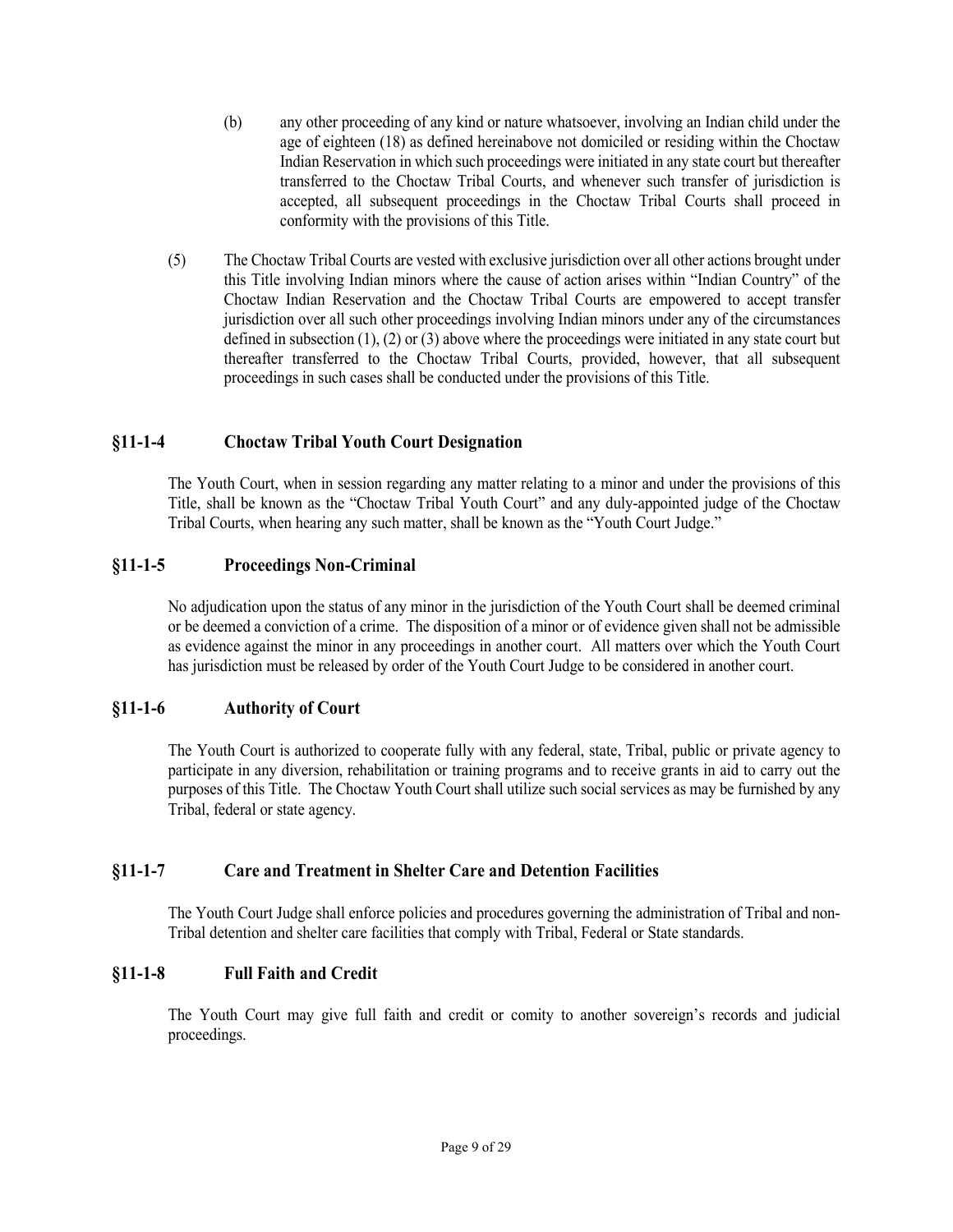# <span id="page-9-0"></span>**CHAPTER 2. TRANSFER PROCEDURES FROM YOUTH COURT TO ADULT COURT, OR TO PEACEMAKER COURT**

## <span id="page-9-1"></span>**§11-2-1 Transfer to Adult Court**

In any proceedings brought under Chapter 3 of this Title, if the minor is fourteen (14) years of age or older and is alleged to have committed an act that would have been considered a crime if committed by an adult, the presenting officer may file a petition requesting the Youth Court to transfer the minor to the adult criminal court. Electronic filing of pleadings with the Court may be permitted at the discretion of the Judge.

## <span id="page-9-2"></span>**§11-2-2 Pre-Transfer Report**

Prior to the transfer hearing, a study shall be conducted and a written report, filed with the Youth Court. The report shall be made available to the minor, parent, guardian, custodian, and/or advocate/attorney by Court Services. Such report shall be relevant to those factors enumerated in §11-2-4.

# <span id="page-9-3"></span>**§11-2-3 Transfer Hearing; Electronic Hearing**

(1) Timelines

Upon the filing of a Petition to Transfer to the criminal court, the Youth Court shall conduct a hearing to determine whether jurisdiction of the minor should be transferred to the criminal court. The transfer hearing shall be held not more than ten (10) days after the petition is filed, excluding weekends and holidays, unless the Youth Court grants additional time for good cause shown. Written notice of the transfer hearing shall be given to the minor, and to the minor's parents, guardian or custodian at least seventy-two (72) hours prior to the hearing. The hearing may be held by electronic means in the discretion of the Judge. If an adult is charged as a minor in the Youth Court based upon his age at the time of the alleged offense, the adult shall be served with a notice and Petition for transfer.

- (2) At the time of the scheduled transfer hearing, if not before, the Youth Court Judge shall advise the respective parties as follows:
	- (a) the Youth Court Judge shall inform the minor and his parents, guardian or custodian of their right to retain counsel by advising them on the record that, "According to the Indian Civil Rights Act, you have the right to have a lawyer or other person represent you at this hearing. However, you or your family must pay any fees for such representation";
	- (b) the Youth Court Judge shall further inform the minor and his parents, guardian or custodian of their right to have the proceedings continued if they need additional time to seek counsel;
	- (c) if the parties are unable to pay for counsel, the Youth Court Judge shall inform them of any available services that provide legal representation;
	- (d) the Youth Court Judge shall inform the minor that he does not have to be a witness against, or otherwise incriminate, himself;
	- (e) the minor and the minor's parents, guardian or custodian shall be told that they are entitled to introduce evidence, to be heard on their own behalf, and to examine witnesses; and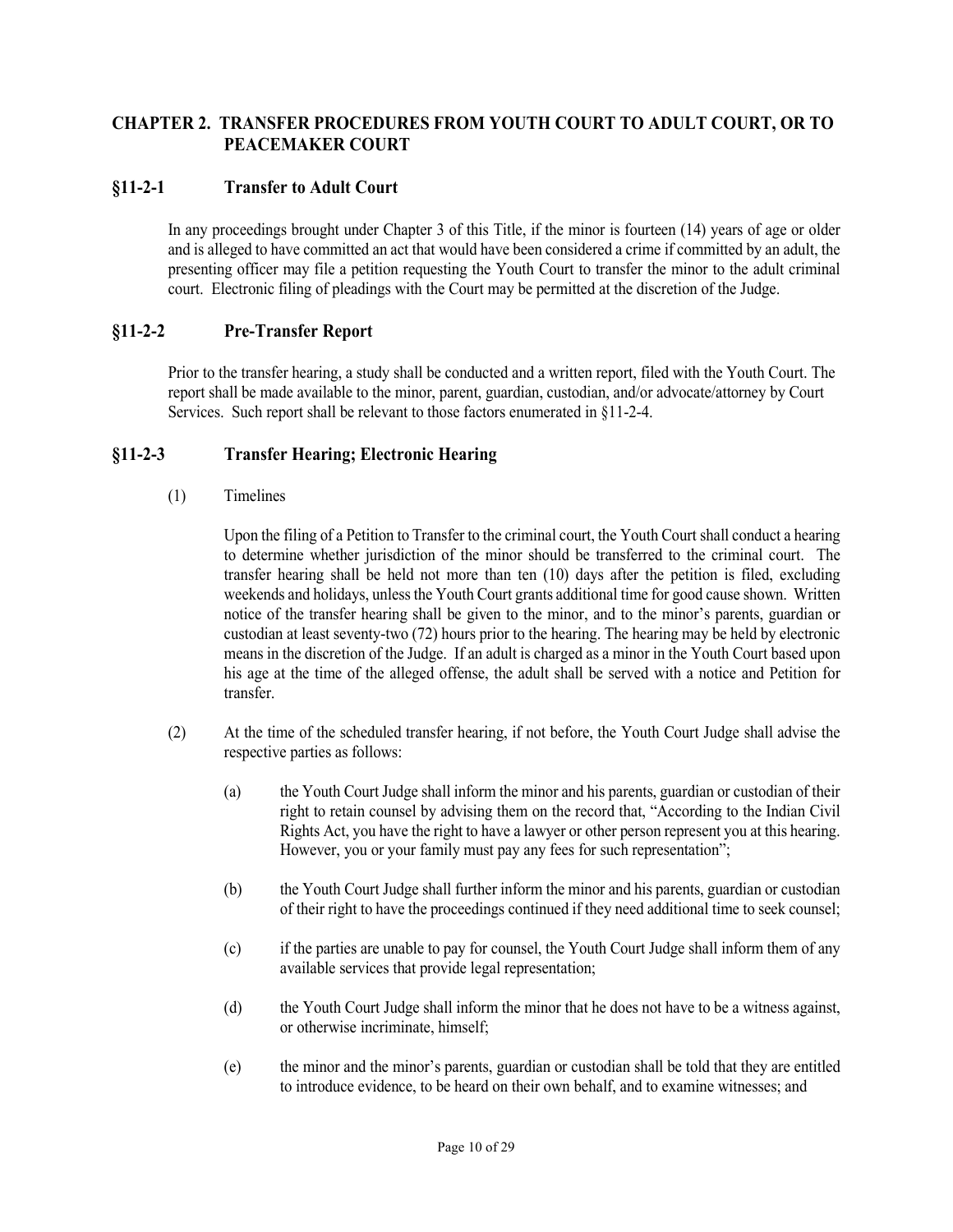(f) no statement made by the minor is admissible in any other proceeding.

## <span id="page-10-0"></span>**§11-2-4 Standards of Transfer**

The Youth Court may transfer jurisdiction of the minor to the criminal court if the Youth Court finds by clear and convincing evidence that:

- (1) there are no reasonable prospects of rehabilitating the minor through resources currently available through the Youth Court;
- (2) the offense allegedly committed by the minor evidences a pattern of conduct which constitutes a substantial danger to himself or to the public;
- (3) the seriousness of the offense;
- (4) whether the alleged offense was committed in an aggressive, violent, premeditated or willful manner;
- (5) the sophistication, maturity and educational background of the minor;
- (6) whether the alleged offense was against persons or against property, with greater weight being given to the offense against persons, especially if personal injury resulted;
- (7) the minor's home situation, emotional condition and lifestyle;
- (8) the history of the minor, including experience with the juvenile justice system, other courts, probation, commitments to juvenile institutions or other placements;
- (9) whether the minor can be retained in the juvenile justice system long enough for effective treatment or rehabilitation;
- (10) the dispositional resources available to the juvenile justice system;
- (11) dispositional resources available to the adult correctional system for the minor if treated as an adult;
- (12) whether the alleged offense was committed on school property, public or private, or at any school-sponsored event, and constituted a substantial danger to other students; or
- (13) any other factors deemed relevant by the youth court.

## <span id="page-10-1"></span>**§11-2-5 Transfer Order**

- (1) Upon determination by the Youth Court that transfer of the minor to criminal court is warranted, the Youth Court shall enter an Order of Transfer setting forth specific findings pursuant to §11-2-4.
- (2) The transfer order is considered a final order for purposes of appeal.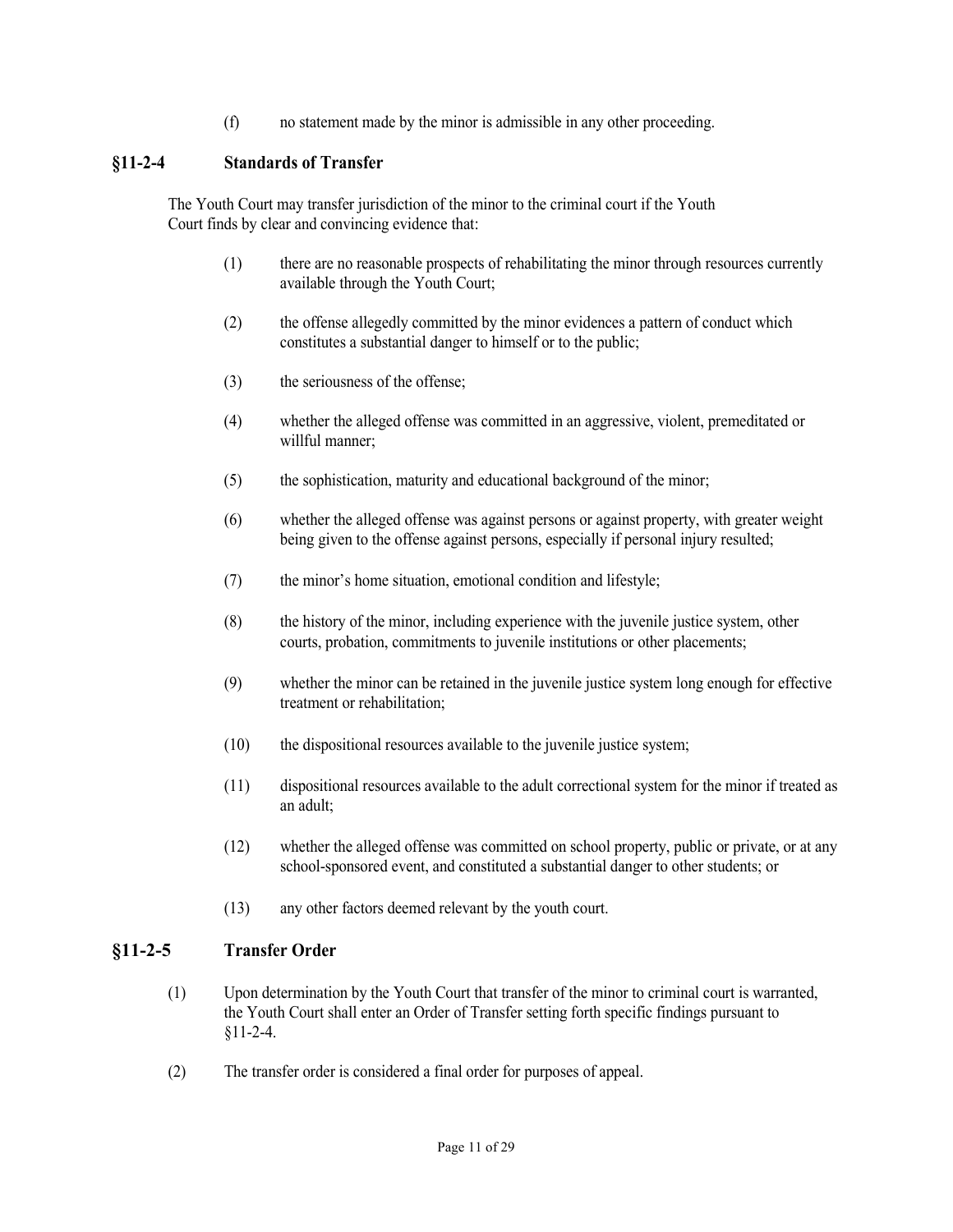# <span id="page-11-0"></span>**§11-2-6 Termination of Youth Court Jurisdiction**

When a minor's case is transferred to criminal court, the jurisdiction of the Youth Court shall simultaneously and permanently terminate.

# <span id="page-11-1"></span>**§11-2-7 Transfer to Peacemaker Court**

In any proceeding brought under Chapter 3 of this Title, the Choctaw Youth Court may transfer the minor to the Peacemaker Court to resolve matters according to traditional Tribal methods of dispute resolution under the following circumstances:

- (1) The Youth Court Judge may recommend transferring the jurisdiction of the minor to the Peacemaker Court on a case by case basis upon voluntary consent of the minor, his parents, guardian or custodian and defense counsel; or
- (2) The minor and minor's parents, guardian or custodian and defense counsel may, on their own volition, request a transfer to Peacemaker Court. The request may be informal and handwritten.
- (3) The opposing parties, particularly the victim, must be in agreement to participate in Peacemaker Court. In the event that the Court has identified certain issues occurring within the minor's family that could be resolved through the Peacemaker Court, the necessary family members must be in agreement to participate;
- (4) When a minor's case is transferred to the Peacemaker Court, the Youth Court shall issue a written transfer order which shall be placed on the docket of the Peacemaker Court;
- (5) If the Peacemaker Court determines that the peacemaking process cannot produce an agreed resolution of the matter, the case shall be transferred to Youth Court. The case will then be placed on the Youth Court's docket for further proceedings
- (6) In the event that the Peacemaker Court produces an agreed resolution, the Peacemaker Court shall issue a written resolution to be filed with the Youth Court. The resolution shall contain the agreement of each participating party. The Peacemaker Court may recommend the dismissal of the Youth Court case, or on a case by case basis, may make further recommendations if dismissal is not yet recommended pending a full resolution of all matters before either Court.
- (7) Child welfare matters brought before the Youth Court under Chapter 4 of this Title shall not be referred to the Peacemaker Court.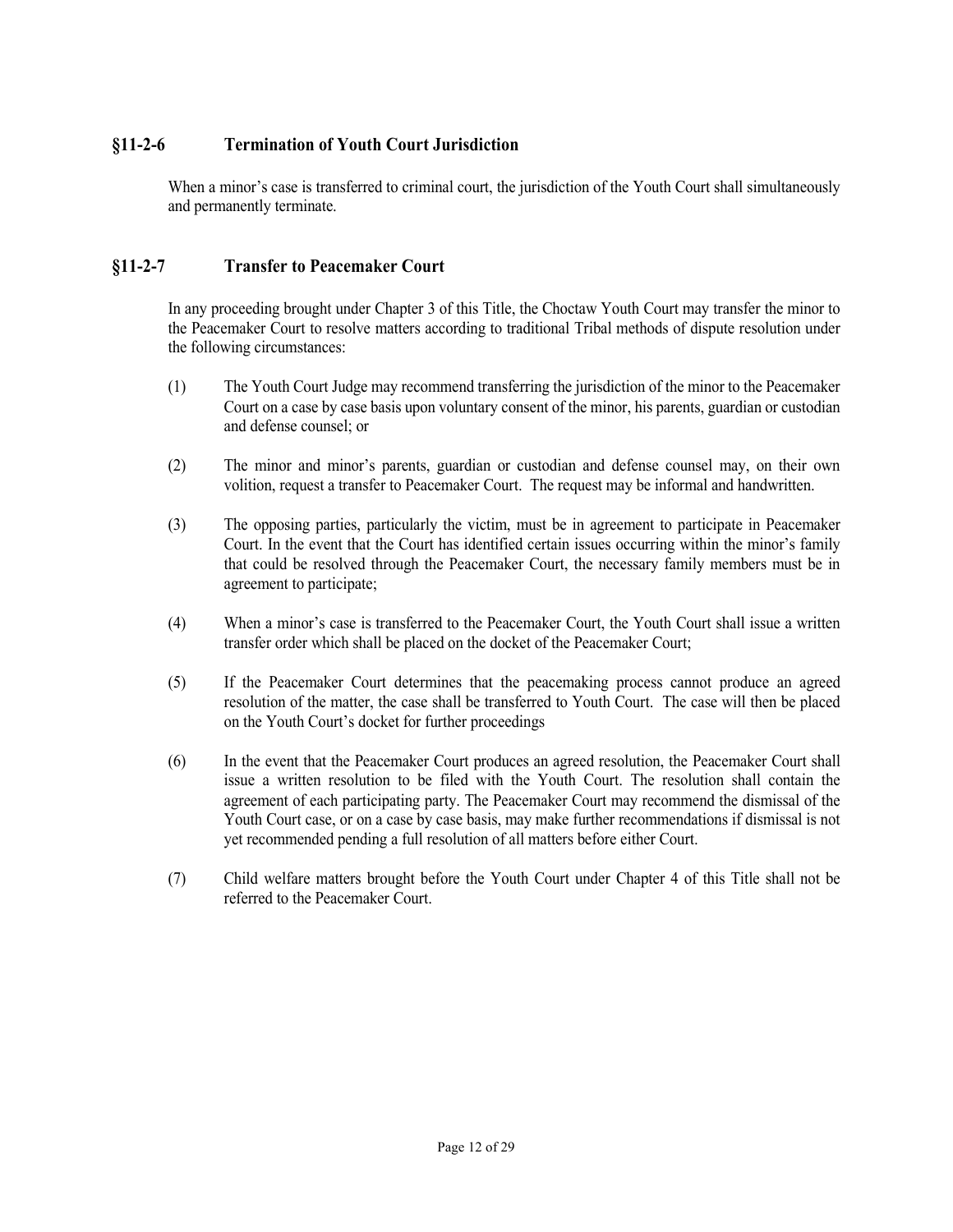# <span id="page-12-0"></span>**CHAPTER 3. JUVENILE OFFENDER PROCEDURE**

## <span id="page-12-1"></span>**§11-3-1 Commencement of Action**

#### (1) **Non-Judicial Adjustment**

As an alternative to filing a complaint, Court Services may make such non-judicial adjustment of the case, including referral to Peacemaker Court, as is practicable without a complaint and proceedings thereunder.

#### (2) **Complaint**

Proceedings against alleged juvenile offenders shall be commenced by the filing of a complaint.

## <span id="page-12-2"></span>**§11-3-2 Informal Conference**

Court Services may hold an informal conference with the minor and the minor's parent, guardian or custodian to discuss alternatives to the filing of a petition if:

- (a) the admitted facts bring the case within the jurisdiction of the Youth Court;
- (b) an informal adjustment of the matter would be in the best interest of the minor and the Tribe; and
- (c) the minor and his parent, guardian or custodian consent to an informal adjustment with knowledge that the consent is voluntary.

## <span id="page-12-3"></span>**§11-3-3 Limitation Upon Informal Conference**

No statement made during the informal conference may be admitted into evidence at an adjudicatory hearing or any proceedings against the minor under this Title.

#### <span id="page-12-4"></span>**§11-3-4 Contents of Complaint**

Proceedings under this Title shall be instituted by a complaint filed by Court Services on behalf of the Tribe, or by a person(s) with personal knowledge, including but not limited to parents, guardians or legal custodians, who initiate a complaint through Court Services. Electronic filing of pleadings with the Court may be permitted at the discretion of the Judge. The complaint shall contain:

- (1) the name, birth date, if available, and address of the minor;
- (2) the names and addresses of the minor's parent, guardian or custodian;
- (3) a citation to the specific statutory provision of this Title which gives the Youth Court jurisdiction over the proceedings;
- (4) a citation to the Tribal Code provision which the minor is alleged to have violated;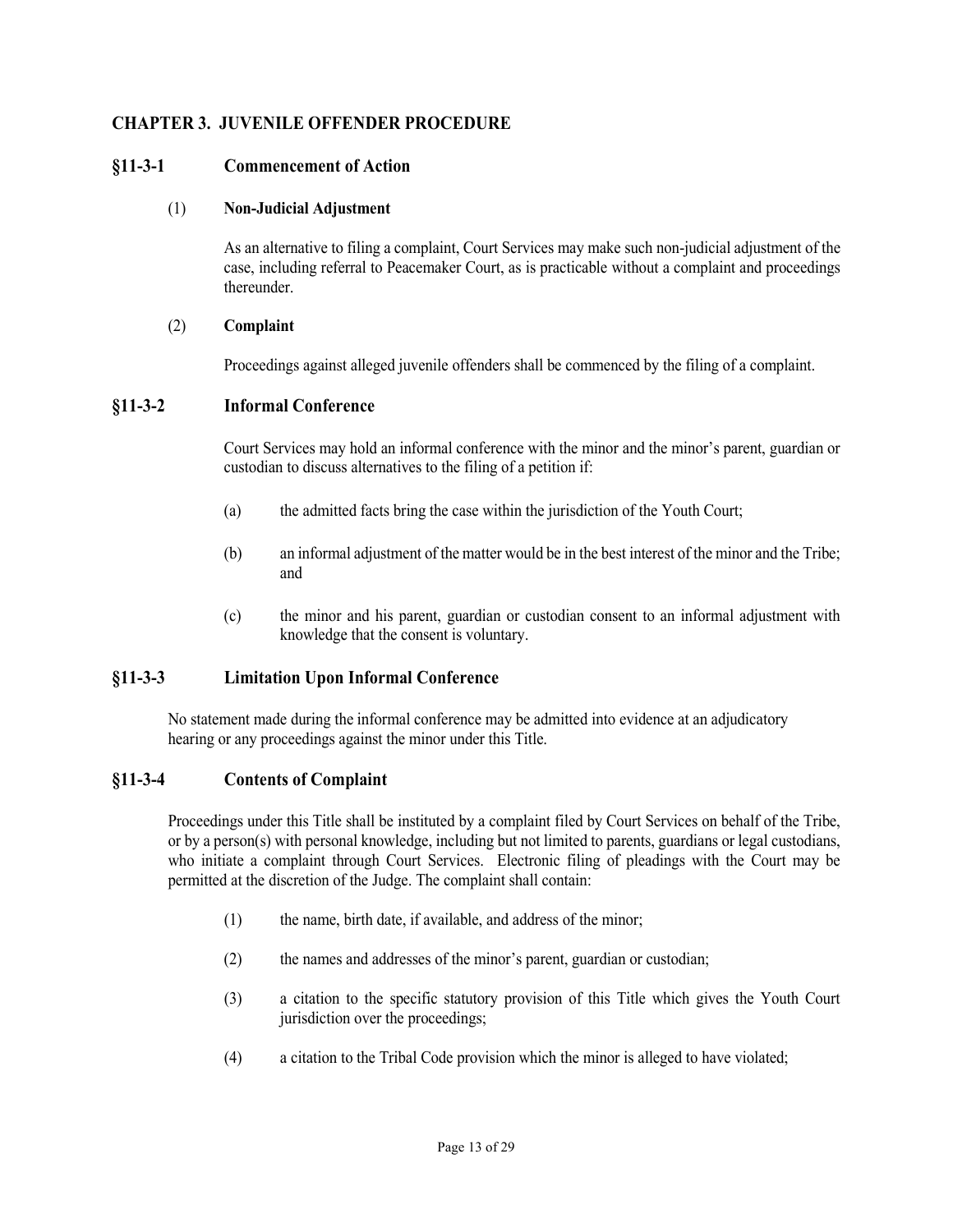- (5) a plain and concise statement of the facts upon which the allegations are based, including the date and approximate time, if known, and location at which the alleged facts occurred; and
- (6) if the minor is in detention or shelter care, the place of detention or shelter care and the date and time he was taken into custody.

# <span id="page-13-0"></span>**§11-3-5 Warrant**

Upon filing a complaint, the Choctaw Youth Court may issue a warrant directing that a minor be taken into custody if the Youth Court finds there is probable cause to believe the minor committed the delinquent act alleged in the complaint. In lieu thereof, a summons may be issued for the minor to appear before the court on a specified day and time for further proceedings upon the complaint.

## <span id="page-13-1"></span>**§11-3-6 Custody and Interrogation**

- (1) A minor may be taken into custody by a law enforcement officer if:
	- (a) the officer has probable cause to believe a delinquent act has been committed and that the minor has committed the delinquent act; or
	- (b) a warrant pursuant to §11-3-5 of this Title has been issued for the minor.
- (2) A law enforcement officer who takes a minor into custody pursuant to subsection (1) above shall proceed as follows:
	- (a) An arresting officer shall give the following warnings to any minor he takes into custody prior to any questioning:
		- (i) "You have the right to remain silent;"
		- (ii) "Anything you say can be used against you in court;"
		- (iii) "You have the right to the presence of a lawyer during questioning; and"
		- (iv) "If you cannot afford a lawyer, the court will help you obtain the services of one through available services on the Reservation."
- (3) An arresting officer shall release the minor to the minor's parent, guardian or custodian and may issue verbal counseling or a traditional "talking to" or warning as may be appropriate, unless shelter care or detention is necessary.
- (4) If the minor is not released, an arresting officer shall make immediate and recurring efforts to notify the minor's parent, guardian, or custodian to inform them of their right to be present with the minor until an investigation to determine the need for shelter care or detention is made by Court Services pursuant to §11-3-7 of this Title.
- (5) Custodial interrogation of a minor under age eighteen (18) shall not commence until the minor, parent, guardian, custodian, attorney, or advocate has been fully advised of the constitutional and legal rights afforded to the minor.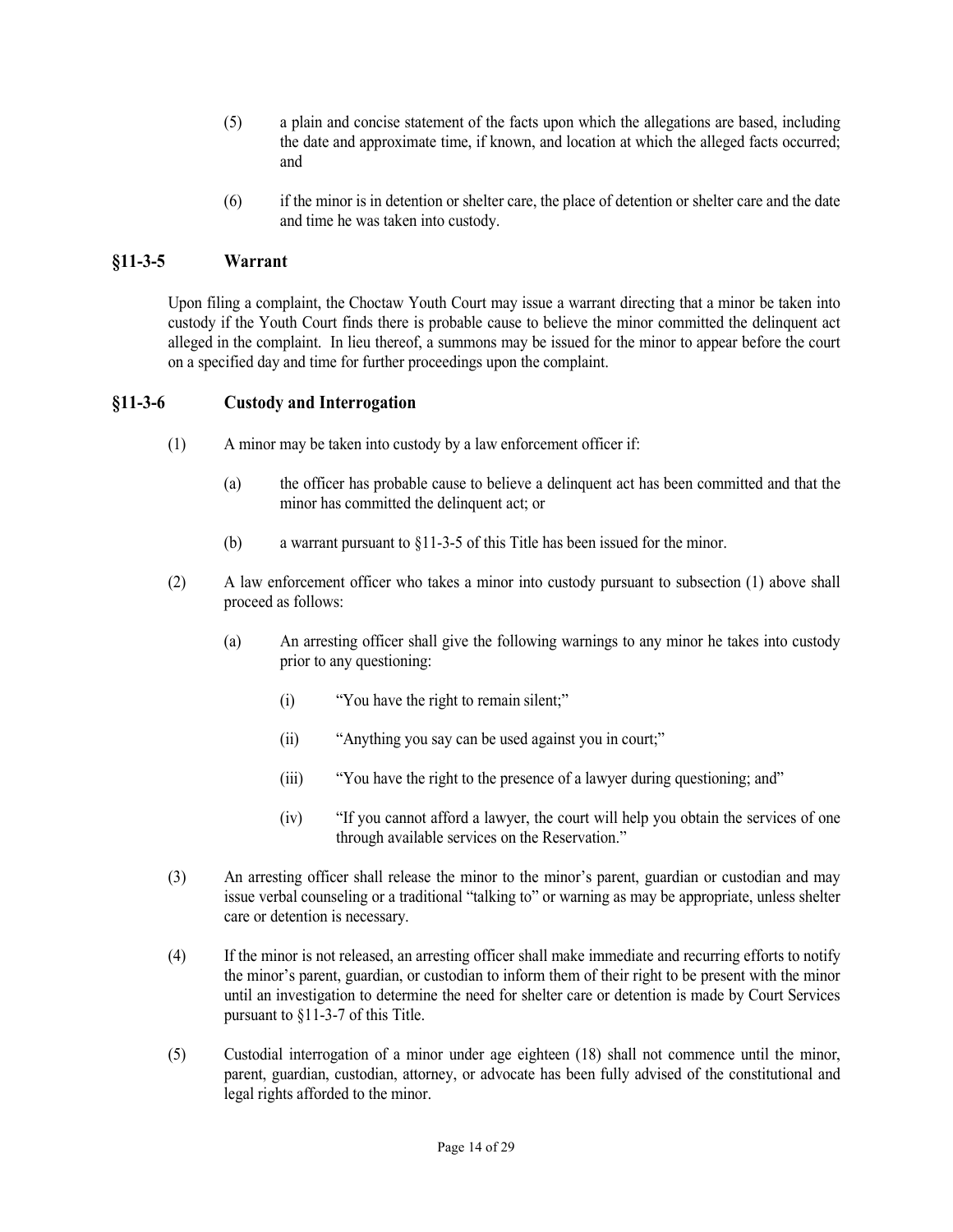- (6) Custodial interrogation of a minor under age eighteen (18) shall not commence until the minor's parent, guardian, custodian, attorney, or advocate is present for the interview.
- (7) Interrogation of minors under age eighteen (18) conducted by a school administrator or teacher concerning a wrongful act committed on school property shall be admissible into evidence against the minor.

## <span id="page-14-0"></span>**§11-3-7 Pre-Trial Detention and Shelter Care**

- (1) In determining the need for pre-trial detention or shelter care, the Youth Court must consider the following factors:
	- (a) if the act is serious enough to warrant detention or shelter care; or
	- (b) if there is reasonable cause to believe the minor will run away so that he will be unavailable for further proceedings; or
	- (c) there is a reasonable cause to believe that the minor will commit a serious act causing damage to person or property.
- (2) Except as otherwise provided in subsection (3) of this section, a minor alleged to be a juvenile offender may be detained, pending a court hearing, in the following places:
	- (a) a minor's family home on or off the Reservation;
	- (b) any other facility approved by Court Services; or
	- (c) detention, if Court Services cannot, after reasonable effort, comply with subsection (a) or (b).
- (3) A minor may be detained in a jail or facility used for the detention of adults only if:
	- (a) detention is in a cell separate and removed from sight and sound of adults whenever possible, which is in compliance with BIA regulations; and
	- (b) adequate supervision is provided twenty-four (24) hours a day.

## <span id="page-14-1"></span>**§11-3-8 Detention/Shelter Hearing; Electronic Hearings**

- (1) The Youth Court may receive any testimony and other evidence relevant to the necessity for the continued custody or detention of the minor without regard to the formal rules of evidence, including hearsay and opinion evidence.
- (2) If a minor is placed in detention or shelter care by Court Services pursuant to §11-3-7, the Youth Court shall conduct a detention hearing, unless waived by the minor, within two( $2$ ) days, excluding weekends and holidays, for the purpose of determining whether continued detention or shelter care is necessary pending further proceedings.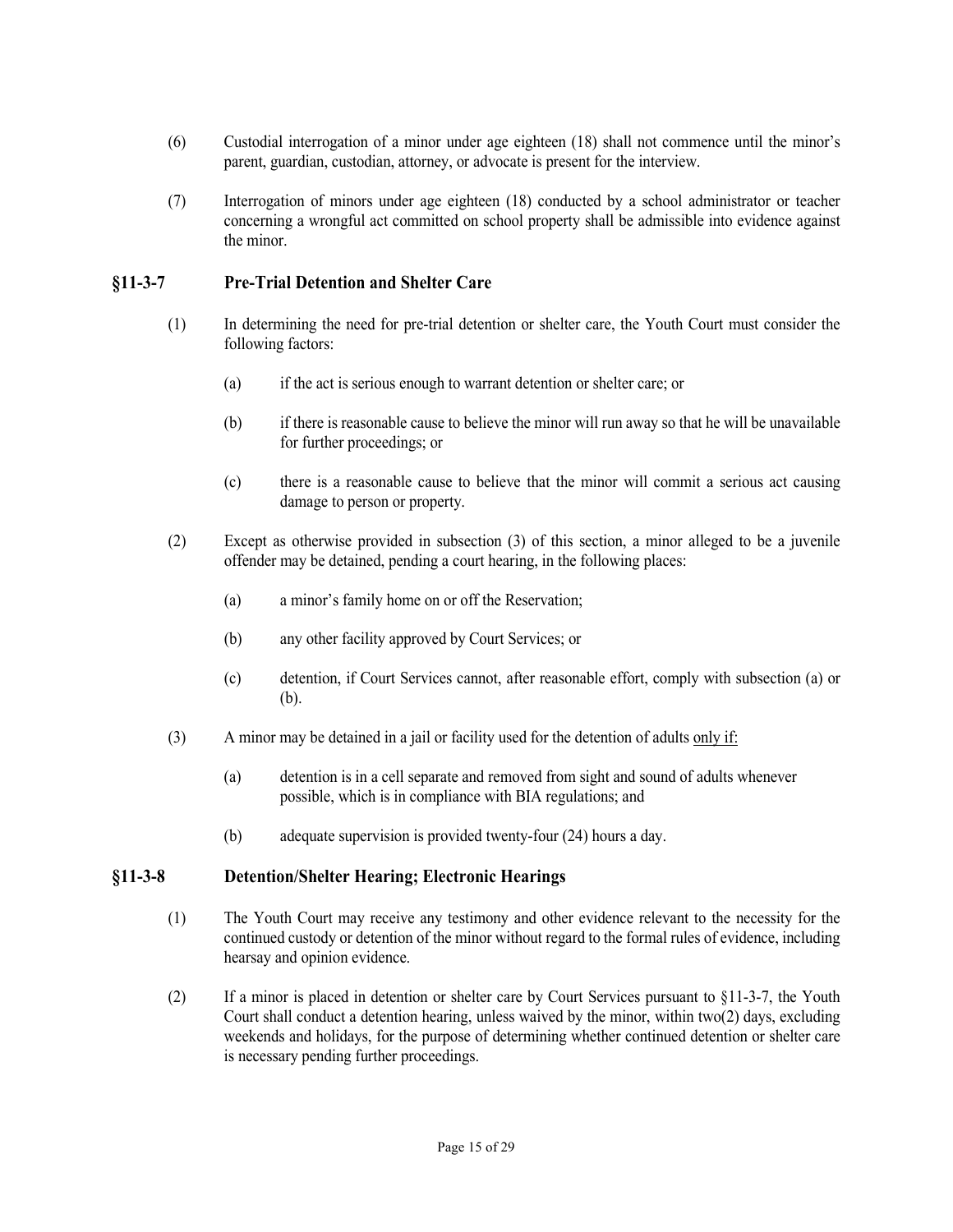- (3) If the Youth Court finds that continued detention or shelter care is warranted, then the Youth Court may place the minor pursuant to 11-3-7.
- (4) The Youth Court may also release a minor to a relative or other responsible adult Tribal member if the parent, guardian or custodian of the minor consents to the release.
- (5) Hearings may be held by electronic means in the discretion of the Judge.

## <span id="page-15-0"></span>**§11-3-9 Notice of Detention/Shelter Hearing**

- (1) Notice of the detention/shelter hearing shall be given to the minor and his parent, guardian or custodian and their counsel, if counsel has been appointed or entered an appearance, as soon as the time for the inquiry has been established.
- (2) The notice shall contain:
	- (a) the name of the court;
	- (b) the title of the proceedings;
	- (c) a brief statement of the substance of the allegations against the minor; and
	- (d) the date, time and place of the detention/shelter hearing.
- (3) The notice shall be delivered by a law enforcement officer or Court Services. Proof of service of process of the notice must be filed with the Youth Court.

#### <span id="page-15-1"></span>**§11-3-10 Non-Attendance of Parent, Guardian or Custodian**

- (1) If the minor's parent, guardian or custodian is not present at the detention hearing, the Youth Court shall determine what efforts have been made to notify and to obtain the presence of the parent, guardian or custodian. If it appears that further efforts are likely to produce the parent, guardian or custodian, the Youth Court shall recess for not more than twenty-four (24) hours and direct the Youth Court Counselor to make continued efforts to obtain the presence of a parent, guardian or custodian.
- (2) Should the parent, custodian or guardian, after being notified of the detention hearing, refuse to appear at the detention hearing, then the Youth Court may find the parent, custodian or guardian in contempt, and order such discipline or sanction as the Youth Court deems necessary.

## <span id="page-15-2"></span>**§11-3-11 Adjudicatory Hearing; Electronic Hearing; Setting**

- (1) An adjudicatory shall be set not be more than fourteen (14) days after the filing of the complaint for adjudication, if the minor is in detention. If the minor is not in detention, then the adjudicatory hearing must be held within thirty (30) days of the filing of the complaint. The hearing may be held by electronic means in the discretion of the Judge. If the adjudicatory hearing is not held within the time period herein described, the complaint shall be dismissed and cannot be filed again, unless:
	- (a) the hearing is continued upon motion or agreement of the minor and parent, guardian, or legal custodian, or the minor's attorney; or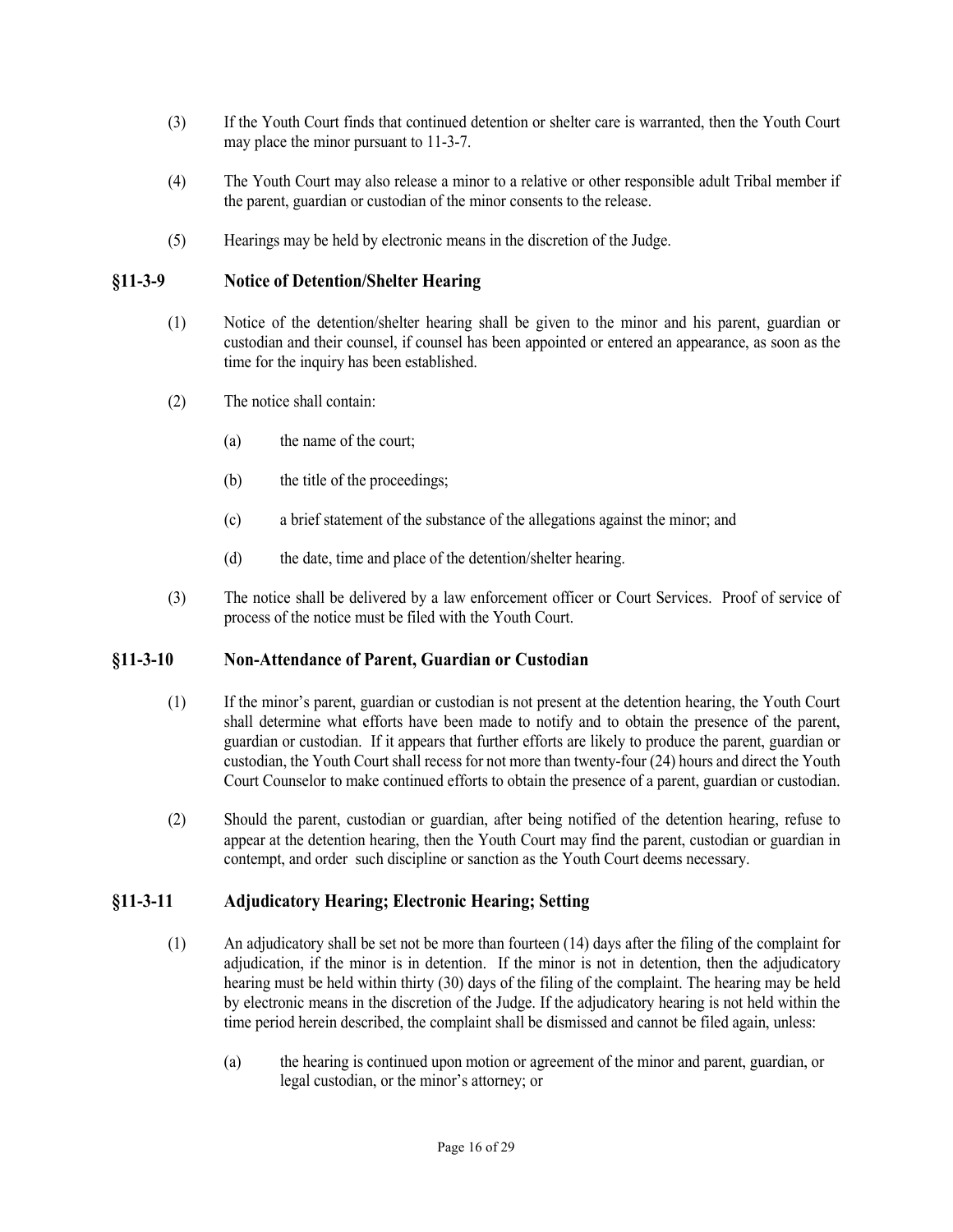- (b) the hearing is continued upon motion of the presenting officer by reason of the unavailability of material evidence or witnesses; or
- (c) when service of process cannot be completed on necessary parties or witnesses; or
- (d) other good cause shown to the Court.

## <span id="page-16-0"></span>**§11-3-12 Summons**

- (1) At least five (5) days prior to the adjudicatory hearing, the Youth Court shall issue summons to:
	- (a) the minor; and
	- (b) the minor's parent, guardian or custodian.
- (2) The summons shall contain the name of the court, the title of the proceedings, and the date, time, and place of the hearing, along with a statement that failure to obey the summons may result in civil penalties, including detention.
- (3) A copy of the complaint shall be attached to the summons; however, a summons need not be issued if the minor has already made a court appearance in the same cause, and who has also received sufficient notice of the time, place and purpose of the adjudicatory hearing.
- (4) The summons shall be personally served by a law enforcement officer of this jurisdiction or an appointee of Court Services.
- (5) If a person who has been served a summons fails to appear at the hearing, that person may be held in contempt of court.
- (6) If a person who has been served a summons refuses to appear at the hearing, that person may be subject to arrest and detention at the discretion of the Youth Court

#### <span id="page-16-1"></span>**§11-3-13 Burden of Proof**

The Burden of Proof in all juvenile adjudicatory hearings is that of beyond a reasonable doubt.

#### <span id="page-16-2"></span>**§11-3-14 Adjudicatory Hearing; Electronic Hearing**

The minor may choose to admit the allegations of the complaint, or have a hearing on the merits of the complaint.

- (1) Admission
	- (a) After the reading of the complaint, the Youth Court may accept the minor's admission to the complaint, if it finds the following:
		- (i) the minor fully understands his rights as set forth in  $\S11-3-6(2)$ , and fully understands the potential consequences of the admission;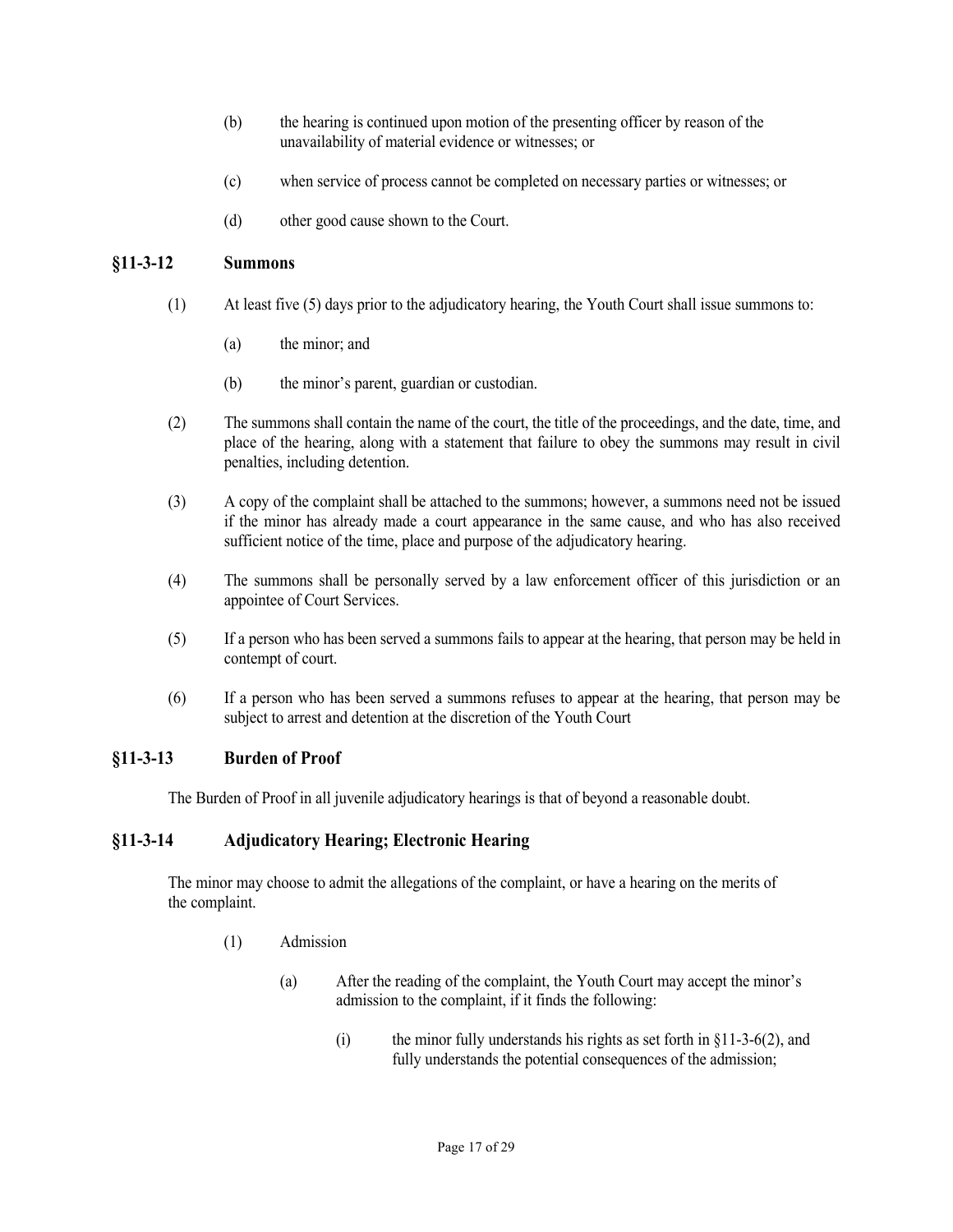- (ii) the minor voluntarily, intelligently and knowingly admits to all facts necessary to constitute a basis for Youth Court action; and
- (iii) the minor has not, in his purported admission to the allegations, set forth facts, which, if found true, constitute a defense to the allegations.

## (2) Testimony

- (a) The Youth Court shall hear testimony concerning the circumstances that gave rise to the complaint.
- (b) Choctaw Tribal Code Title VI, Chapter 3, "Rules of Evidence" are applicable in adjudicatory hearings.
- (3) Upon the Youth Court accepting an admission of delinquency or upon a finding of delinquency, the Youth Court shall proceed to a dispositional hearing.
- (4) A finding that a minor is a juvenile offender constitutes a final order for purposes of appeal.
- (5) The hearing may be held by electronic means in the discretion of the Judge.

## <span id="page-17-0"></span>**§11-3-15 Dispositional Hearing; Electronic Hearing**

A dispositional hearing shall take place at the conclusion of the adjudication unless, in the discretion of the Youth Court Judge, it shall be set at a later date not to exceed ten (10) days. At the dispositional hearing, the Youth Court shall hear evidence on the question of proper disposition.

- (1) The Youth Court shall consider any evidence relevant to the proper disposition of the minor, including opinion and hearsay testimony.
- (2) The Youth Court may exclude any person from the disposition hearing for good cause shown.
- (3) The parties have the right to present and cross-examine any evidence presented at the dispositional hearing.
- (4) The disposition order constitutes a final order for purposes of appeal.
- (5) The hearing may be held by electronic means in the discretion of the Judge.

#### <span id="page-17-1"></span>**§11-3-16 Disposition**

- (1) If a minor has been adjudged a juvenile offender, the Youth Court may make the following dispositions:
	- (a) place the minor on probation subject to conditions set by the Youth Court;
	- (b) upon consent of all parties, transfer disposition to a Court-approved alternative disposition forum subject to the terms and conditions of said alternative disposition which shall be approved by the Youth Court; or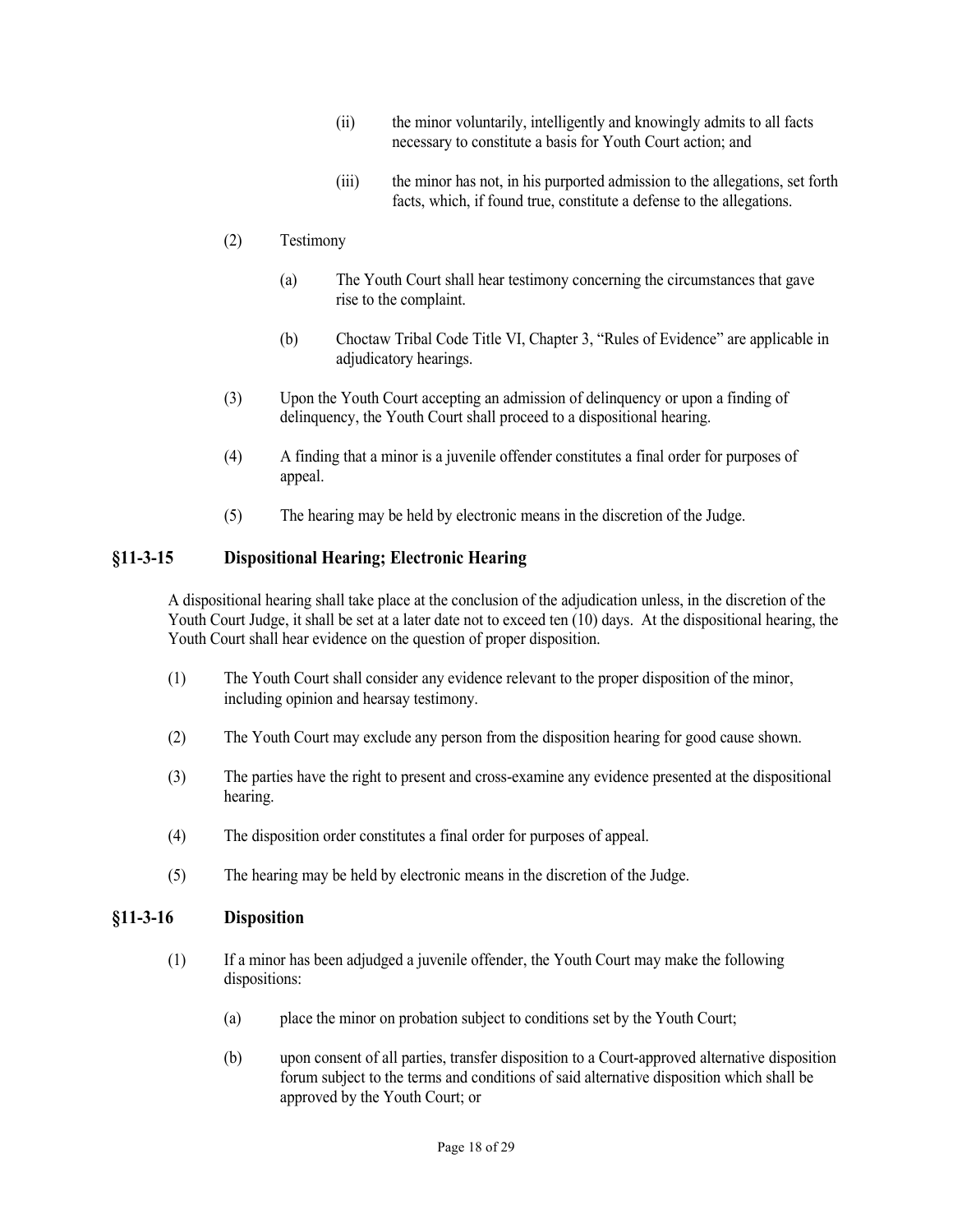- (c) place the minor in an institution or facility for detention, or in the care of an agency designated by the Youth Court; or
- (d) transfer the minor to a rehabilitation or training facility which specifically provides services for delinquent offenders.
- (2) The dispositional orders are to be in effect for the time limit set by the Youth Court, but no order shall continue after the minor reaches the age of twenty-one (21) years of age, with the exception of any order that contains restitution which has not been fully satisfied.
- (3) Dispositional orders are to be reviewed at the Youth Court's discretion, but at least once every six (6) months.

## <span id="page-18-0"></span>**§11-3-17 Modification of Dispositional Order**

- (1) A dispositional order of the Youth Court may be modified upon a showing of a change of circumstances.
- (2) The Youth Court may modify a dispositional order at any time upon the motion filed by any of the following:
	- (a) the minor or minor's counsel;
	- (b) the minor's parent, guardian or legal custodian; or
	- (c) Court Services by or through their legal counsel.

#### <span id="page-18-1"></span>**§11-3-18 Dispositional Modification Hearing; Notice**

- (1) A written notice of the hearing for modification of a dispositional order shall be given to the minor, the minor's parent, guardian or custodian at least forty-eight (48) hours before the hearing:
	- (a) The notice shall contain the name of the court, the title of the proceedings, a statement that the hearing is to review the disposition, and the date, time and place of the hearing.
	- (b) The notice shall be delivered by a law enforcement officer or an appointee of Court **Services**
	- (c) The hearing may be held by electronic means in the discretion of the Judge.

#### <span id="page-18-2"></span>**§11-3-19 Court Records and Confidentiality**

- (1) A record of all hearings under this Title shall be made and preserved.
- (2) All Youth Court records shall be confidential and shall not be open to inspection and shall not be disclosed to any but the following:
	- (a) the minor or minor's counsel;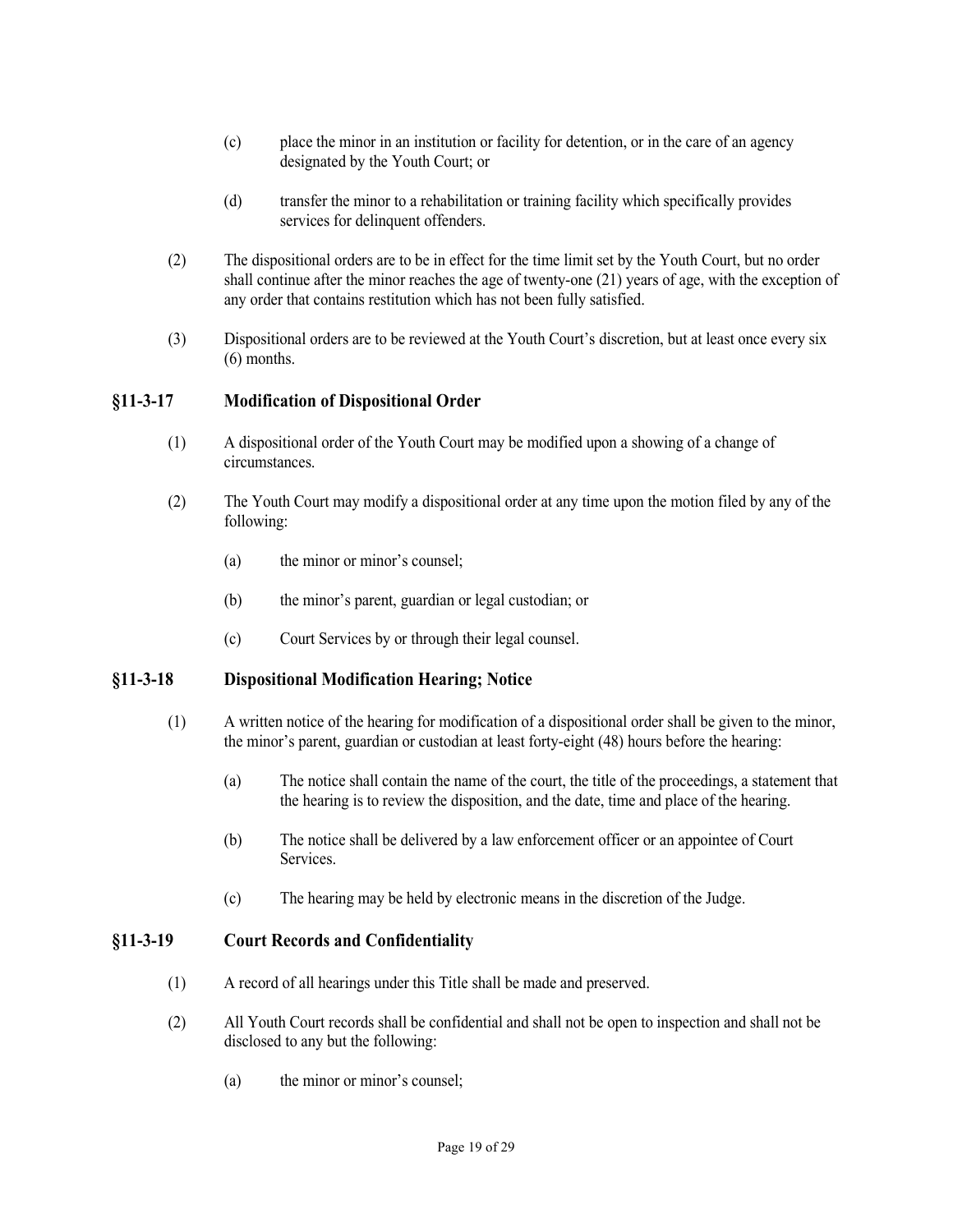- (b) the minor's parent, guardian or custodian;
- (c) Court Services;
- (d) the presenting officer,
- (e) Children & Family Services; or
- (f) any other person or entity by order of the court, having a legitimate interest in the case or work of the court.
- (3) A copy of a specific Youth Court record may be made available to the parent or legal guardian, Court Services, the presenting officer, and any other person or entity having a legitimate interest in the work of the case before the court at the discretion of the judge.
- (4) In the event a minor, who was age 14 or older at the time of the offense, is adjudicated delinquent of a sex offense, the judgment as contained in the Youth Court record shall be provided to the Tribe's registry official in compliance with this Tribal Code Title XXXII (32).
- (5) Court personnel, the minor, parent, guardian, or custodian, along with the attorneys, if any, shall maintain confidentiality of the proceedings in the best interest of the minor involved therein. The minor, parent, guardian, custodian, victims, if any, and any witnesses shall not disseminate any information to the public by any means, including but not limited to: word-of-mouth; any form of social media; email; or text. Violation of this subsection may result in contempt, which may be sanctioned by a fine, detention or both.

## <span id="page-19-0"></span>**§11-3-20 Contempt of Court**

- (1) Any willful disobedience or interference with any order of the Youth Court constitutes contempt of court.
- (2) The Youth Court may impose sanctions including but not limited to a fine, detention, or both, until the person found to be in contempt purges himself of the contempt.

## <span id="page-19-1"></span>**§11-3-21 Medical and Psychological or Psychiatric Examinations**

The Youth Court may order a medical and/or a psychological or psychiatric examination for a minor who is alleged to be a juvenile offender.

## <span id="page-19-2"></span>**§11-3-22 Appeal**

- (1) Appeals of any Youth Court order or judgment shall be governed by Title VII (7). The record of the proceedings shall be made available to the minor, his parent, guardian, or custodian, if filing *pro se*, or to their legal counsel. Costs of obtaining this record shall, unless waived by order of the court, be paid by the party seeking the appeal.
- (2) A written notice of appeal shall be filed with the Youth Court clerk within thirty (30) days of the final order or disposition.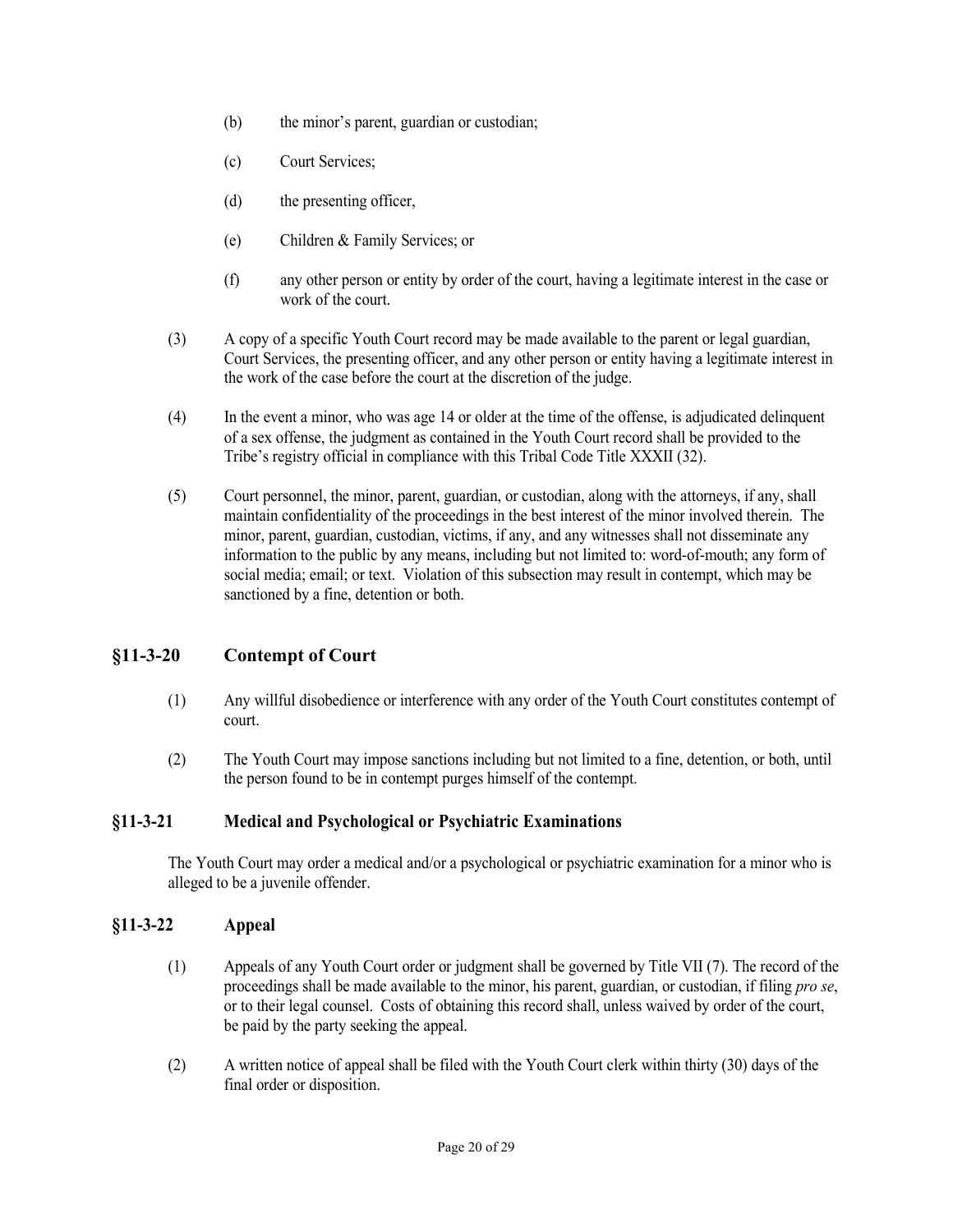# <span id="page-20-0"></span>**CHAPTER 4. MINOR IN NEED OF CARE PROCEEDINGS**

## <span id="page-20-1"></span>**§11-4-1 Indian Child Welfare Act; Portions Applicable**

All proceedings instituted under this Chapter of the *Choctaw Tribal Code ("CTC")* shall be deemed child custody proceedings as defined in 25 U.S.C. §1903(1) of the *Indian Child Welfare Act of 1978* ("ICWA"). Nothing in this Chapter shall be construed in any way to abridge the rights of MBCI to exercise jurisdiction over child custody matters in accordance with ICWA.

## <span id="page-20-2"></span>**§11-4-2 Commencement of Action**

(1) Alternative Response

As an alternative to the filing of a complaint and/or removal of children, Children and Family Services ("CFS", the social services agency of the Tribe) may make such non-judicial adjustment of a case as is practicable to provide diversionary services to the family.

(2) Informal Adjustment

After the commencement of a Complaint but prior to formal adjudication, circumstances may allow for CFS to recommend a lesser restrictive plan for family reunification while ensuring that necessary services are provided to the family. Upon completion of services, a case of Informal Adjustment would be formally closed by the Court.

(3) Complaint

Formal proceedings shall be commenced by the filing of a complaint by MBCI. Electronic filing of pleadings may be permitted at the discretion of the Judge. The Complaint shall state:

- (a) The name, birth date and address(es) of the minor;
- (b) The names and address(es) of the minor's parent, guardian or custodian; and
- (c) Reference(s) to the specific statutory provisions which gives the Youth Court jurisdiction over these proceedings.

## <span id="page-20-3"></span>**§11-4-3 Limitation Upon Alternative Response**

No statement(s) made during alternative response to Social Service caseworkers may be admitted into evidence at an adjudicatory hearing or any proceedings filed against the parent(s), custodian or guardian under this Title.

#### <span id="page-20-4"></span>**§11-4-4 Contents of Complaint**

Proceedings under this Title shall be instituted by a complaint filed by MBCI through the Attorney General's office or such other legal representative representing the Division of Social Services. The Complaint shall include:

(1) a citation to the specific statutory provisions of this Title which gives the Youth Court jurisdiction of the proceedings;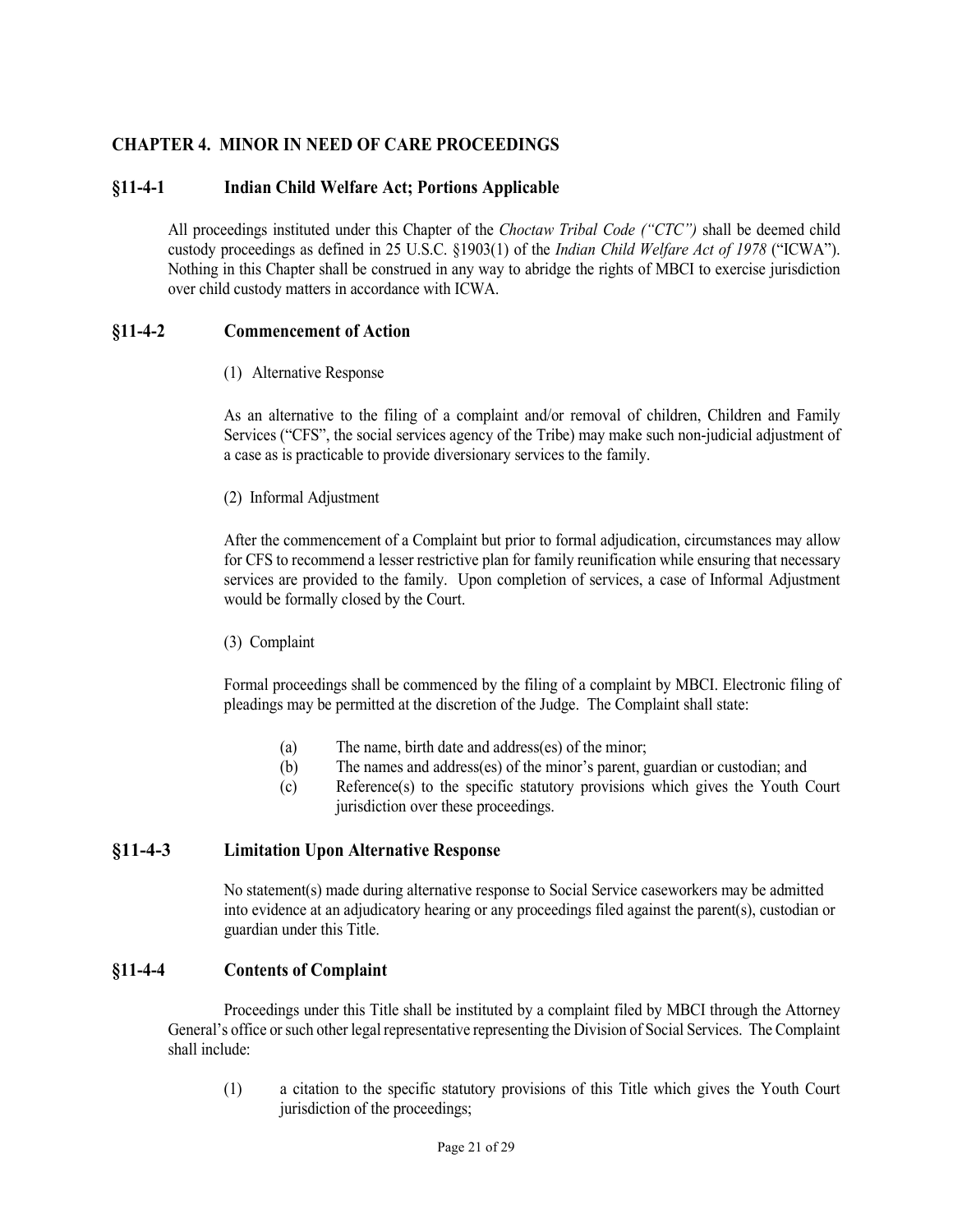- (2) name, age and address of the minor who is the subject of the complaint, if known; and
- (3) a plain and concise statement of the facts upon which the allegations are based, including the date, time and location at which the alleged facts occurred.

# <span id="page-21-0"></span>**§11-4-5 Order to Take Minor into Custody (TMIC); Custody; Shelter Care**

- (1) The Choctaw Youth Court may, in its discretion, enter an order directing that a minor be taken into custody if the Youth Court finds there is probable cause to believe the minor is a minor in need of care. The Order may be issued verbally by telephone when a Tribal Judge is contacted by CFS; thereafter, an Order shall be signed as soon as possible or on the next business day if the verbal Order is given after business hours, on a weekend or a holiday. In lieu thereof, a summons may be issued for the parent, guardian, or custodian to appear before the court on a specified day and time for further proceedings upon complaint.
- (2) A minor may be taken into custody by a law enforcement officer or CFS representative if:
	- (a) the officer or CFS representative has probable cause to believe that the minor is a minor in need of care and that the minor is in immediate danger from his surroundings and that his removal is necessary; or
	- (b) an Order pursuant to §11-4-5 has been issued for the minor.
- (3) When a minor is taken into custody pursuant to subsection (1) above, the following may occur dependent upon the facts and circumstances:
	- (a) Law enforcement shall make immediate contact with CFS when minors are located on scene of an incident in which there may not be an available parent, guardian or custodian, or in which a parent, guardian or custodian may be detained by arrest, or for such other good cause in the best interest of the minors, for determination by a CFS representative whether to release the minors to a parent, guardian or custodian and issue verbal counsel or warning as may be appropriate, unless shelter care is deemed necessary. Until such time as CFS arrive on the scene, law enforcement will secure the minor for their safety and protection;
	- (b) if the minor is not released, law enforcement or a CFS representative shall make immediate and recurring efforts to notify the minor's parent, guardian, or custodian to inform them that the minor has been taken into custody and inform them of their right to be present with the minor until an investigation to determine the need for shelter care is made by CFS; or
	- (c) if the minor is not released, law enforcement officer shall immediately notify CFS. Law enforcement and CFS are to assist each other in getting the child placed in a safe and secure shelter pending further action.
- (4) A CFS representative shall not place a minor in shelter care until the Youth Court orders that the minor be taken into custody under this Title.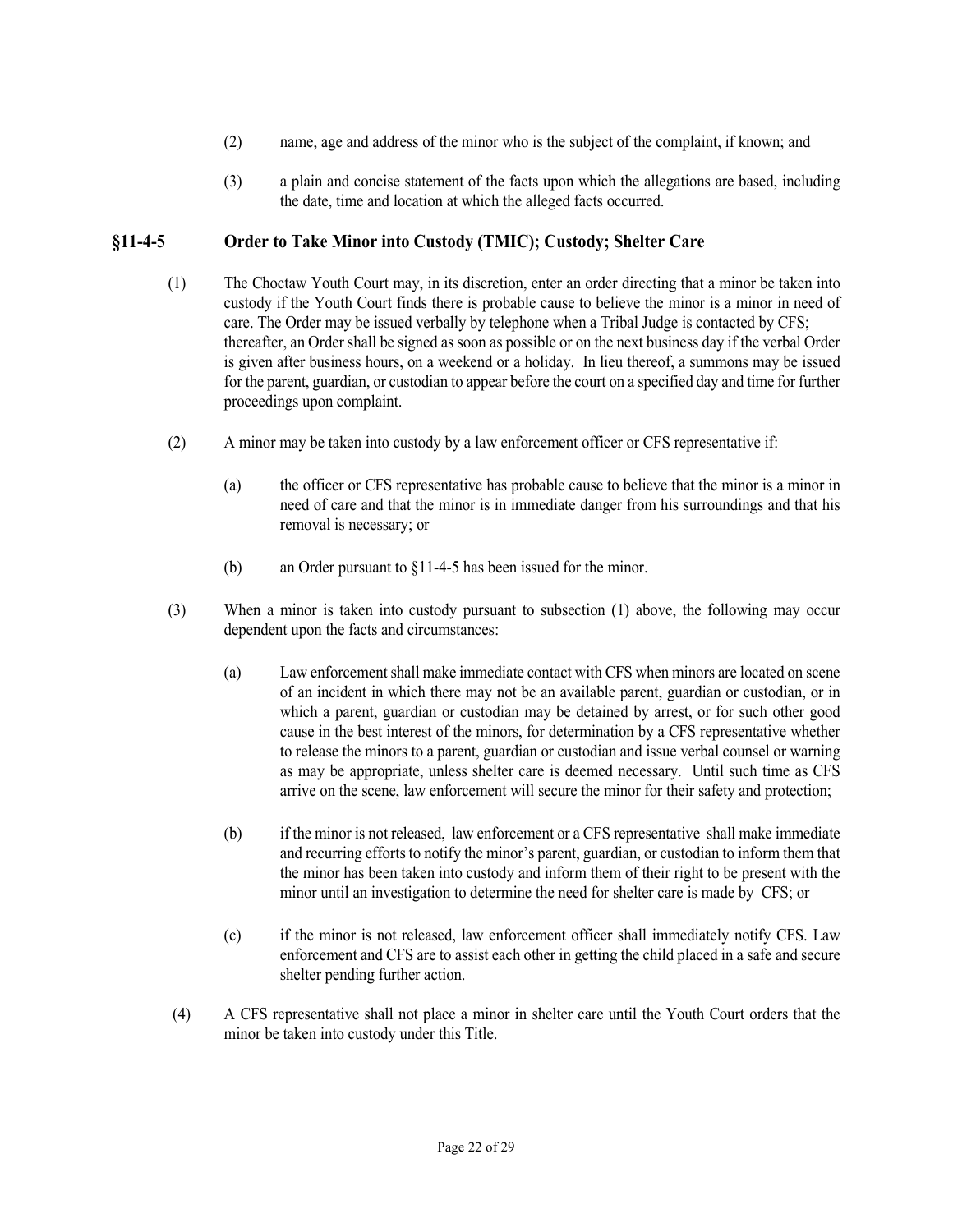- (5) If the minor's parent, guardian or custodian has not been contacted, a CFS representative shall make immediate and recurring efforts to inform them that the minor has been taken into custody and to release the minor to the parent, guardian or custodian unless shelter care is immediately necessary.
- (6) If a minor cannot be released to his parent, guardian or custodian, the CFS representative shall place the minor in shelter care (foster care or relative placement) pending a shelter care hearing. The representative will be prepared to make recommendations at the hearing as to whether continued shelter care will be necessary.

## <span id="page-22-0"></span>**§11-4-6 Shelter Care Placement**

Based upon §11-4-5, a minor alleged to be a minor in need of care may be placed in shelter care, pending a shelter hearing, in one of the following places:

- (a) a foster care facility located on the Reservation, as approved by the Tribe;
- (b) a private family home located on the Reservation, as approved by the Tribe;
- (c) a private, Tribal family home located in one of the Tribal communities not on the Reservation but located nearest to Reservation lands, as approved by the Tribe; or
- (d) a shelter care facility located on the Reservation, as approved by the Tribe.

## <span id="page-22-1"></span>**§11-4-7 Shelter Hearing or Preliminary Inquiry; Electronic Hearing**

- (1) If the minor is placed in shelter care by the CFS representative pursuant to §11-4-5, the Youth Court shall conduct a "shelter" hearing within seventy-two (72) hours (excluding weekends and holidays) for the purpose of determining whether continued shelter care is necessary. The hearing may be held by electronic means in the discretion of the Judge.
- (2) If a minor has been released to his parent, guardian or custodian, the Youth Court shall conduct a "preliminary inquiry" for the sole purpose to determine whether probable cause exists to believe the minor is a minor in need of care.
- (3) Notice of the shelter hearing or preliminary inquiry shall be given to the minor and to the minor's parent, guardian or custodian and their counsel as soon as the time for the inquiry has been established. The Court will have the discretion not to have the minor served with process based upon the minor's age, mental or physical disability or for such other good cause as determined by the Court.
- (4) The notice shall contain:
	- (a) the name of the court;
	- (b) the title of the proceedings;
	- (c) a brief statement of the substance of the alleged circumstances upon which the minor in need of care allegations are based; and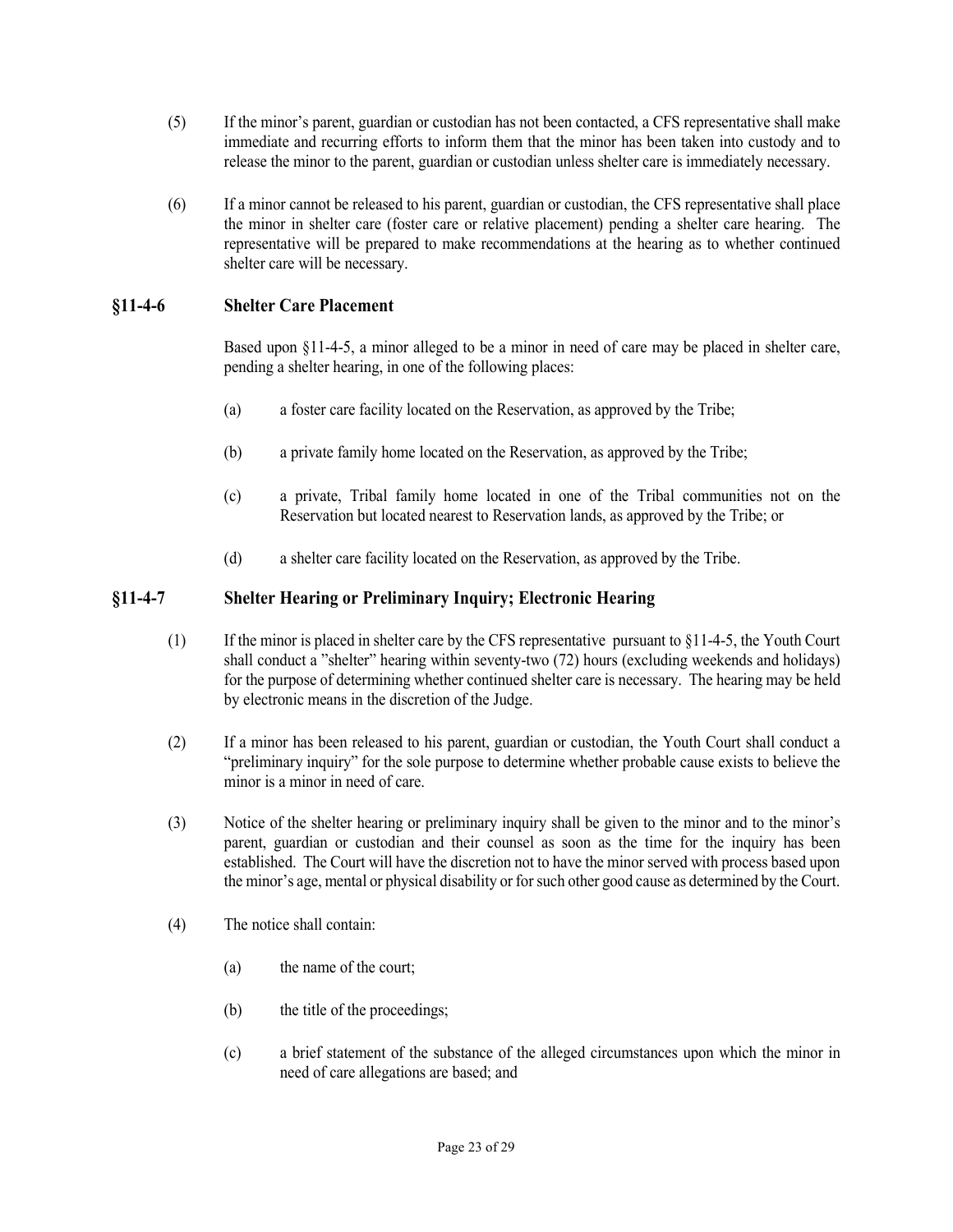- (d) the date, time and place of the shelter hearing or preliminary inquiry.
- (5) The notice shall be delivered by a law enforcement officer, an approved private process service, an officer of the Court, or an appointee of the Youth Court, and shall be served personally upon the person(s) designated in the summons or subpoena.

## <span id="page-23-0"></span>**§11-4-8 Non-Attendance of Parent, Guardian or Custodian**

If the minor's parent, guardian or custodian is not present at the shelter hearing or preliminary inquiry, the Youth Court shall determine what efforts have been made to notify and to obtain the presence of the parent, guardian or custodian. If it appears that further efforts are likely to produce the parent, guardian or custodian, the Youth Court shall recess for not more than twenty-four (24) hours, unless good cause is shown for more time, and direct CFS to make continued efforts to obtain the presence of a parent, guardian or custodian. A guardian ad litem may be appointed.

# <span id="page-23-1"></span>**§11-4-9 Rights of Parents/Guardians/Custodians**

- (1) The Youth Court Judge shall inform the parent, guardian or custodian of their right to retain or obtain counsel or a lay advocate at any stage of the proceedings, and any fees that may be charged for representation shall be the responsibility of the parent/guardian/custodian.
- (2) If the parties appear at the hearing without counsel, the Youth Court Judge may continue the proceedings if they need additional time to seek counsel.
- (3) If the parties are unable to pay for counsel, the Youth Court Judge shall inform them of any available services that provide legal representation.

# <span id="page-23-2"></span>**§11-4-10 Scope of Shelter Hearing or Preliminary Inquiry; Burden of Proof**

- (1) The Youth Court shall hear testimony concerning the circumstances that gave rise to the complaint or the taking of the minor into custody and the need for continued shelter care shown by a preponderance of the evidence. The Youth Court may allow hearsay statements as deemed necessary under the circumstances presented to the Court. The Youth Court shall enter a written ruling determining whether probable cause exists for the need to continue shelter care of the minor.
- (2) If, at the shelter hearing or preliminary inquiry, the Youth Court finds that probable cause exists to believe the minor is a minor in need of care, the minor may be released by the court to his parents and ordered to appear at the adjudicatory hearing, unless there is reasonable cause to believe that the minor is in immediate harm from his parent, guardian or custodian and that his removal from them is necessary, or any other good cause shown to the court.
- (3) The Youth Court may release a minor pursuant to subsection of this section to a relative or other responsible adult Tribal member if the parent, guardian or custodian of the minor consents to the release. If the minor is ten (10) years of age or older, the minor and his parent, guardian or custodian must both consent to the release.
- (4) Upon a finding that probable cause exists to believe that there is a need for shelter care, the minor's shelter care shall be continued. The court shall consider the recommendations of CFS.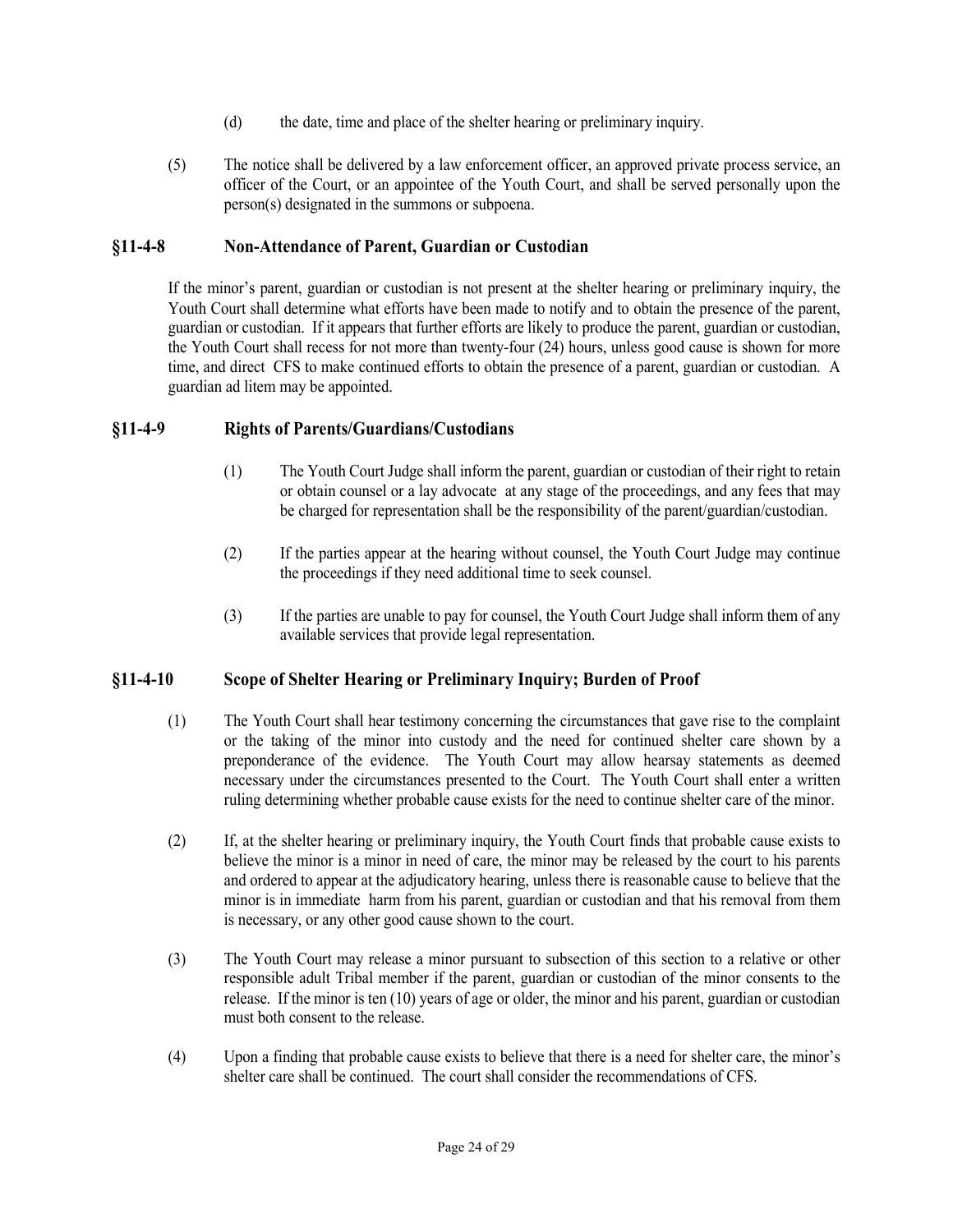(5) If probable cause exists to believe the minor is a minor in need of care and the need for shelter care is not found, the complaint shall be dismissed.

# <span id="page-24-0"></span>**§11-4-11 Setting of Adjudicatory Hearing; Hearing; Electronic Hearing; Burden of Proof**

- (1) Upon filing of the Complaint, the Youth Court shall set a date for the hearing which shall not be more than ten (10) days after filing, excluding weekends and holidays. If the adjudicatory hearing is not held within ten (10) days after the filing of the petition, the petition shall be dismissed, unless:
	- (a) the hearing is continued upon motion of the parent/guardian/custodian;
	- (b) service of process upon the parties cannot be completed;
	- (c) the hearing is continued upon motion of the presenting officer by reason of the unavailability of material evidence or witnesses; or
	- (d) other good cause shown to the Court.
	- (e) The hearing may be held by electronic means in the discretion of the Judge.
- (2) The adjudicatory hearing shall be conducted for the sole purpose of determining whether the minor is in need of care.
	- (a) If the parent, guardian or custodian admits to the allegations of the Complaint, the Youth Court shall proceed to disposition, only if the Youth Court finds;

(i) the parent, guardian or custodian fully understands their rights as set forth in §11-4-9 and fully understands the potential consequences of their admission;

(ii) the parent, guardian or custodian voluntarily, intelligently and knowingly admits to all facts necessary to constitute a basis for Youth Court action; and

(iii) the parent, guardian or custodian have not, in their purported admission to the allegations, set forth facts which, if found to be true, constitute a defense to the allegations.

- (b) If the allegations of the Complaint are disputed, the Youth Court shall hear testimony concerning circumstances which gave rise to the Complaint.
- (c) The burden of proof shall be by a preponderance of the evidence.
- (d) If the requirements of either subsection (a) or (b) are met, then the Youth Court shall find that the minor is in need of care, and immediately proceed to disposition. A finding that the minor is in need of care shall constitute a final order for purposes of appeal.

#### <span id="page-24-1"></span>**§11-4-12 Summonses and Subpoenas**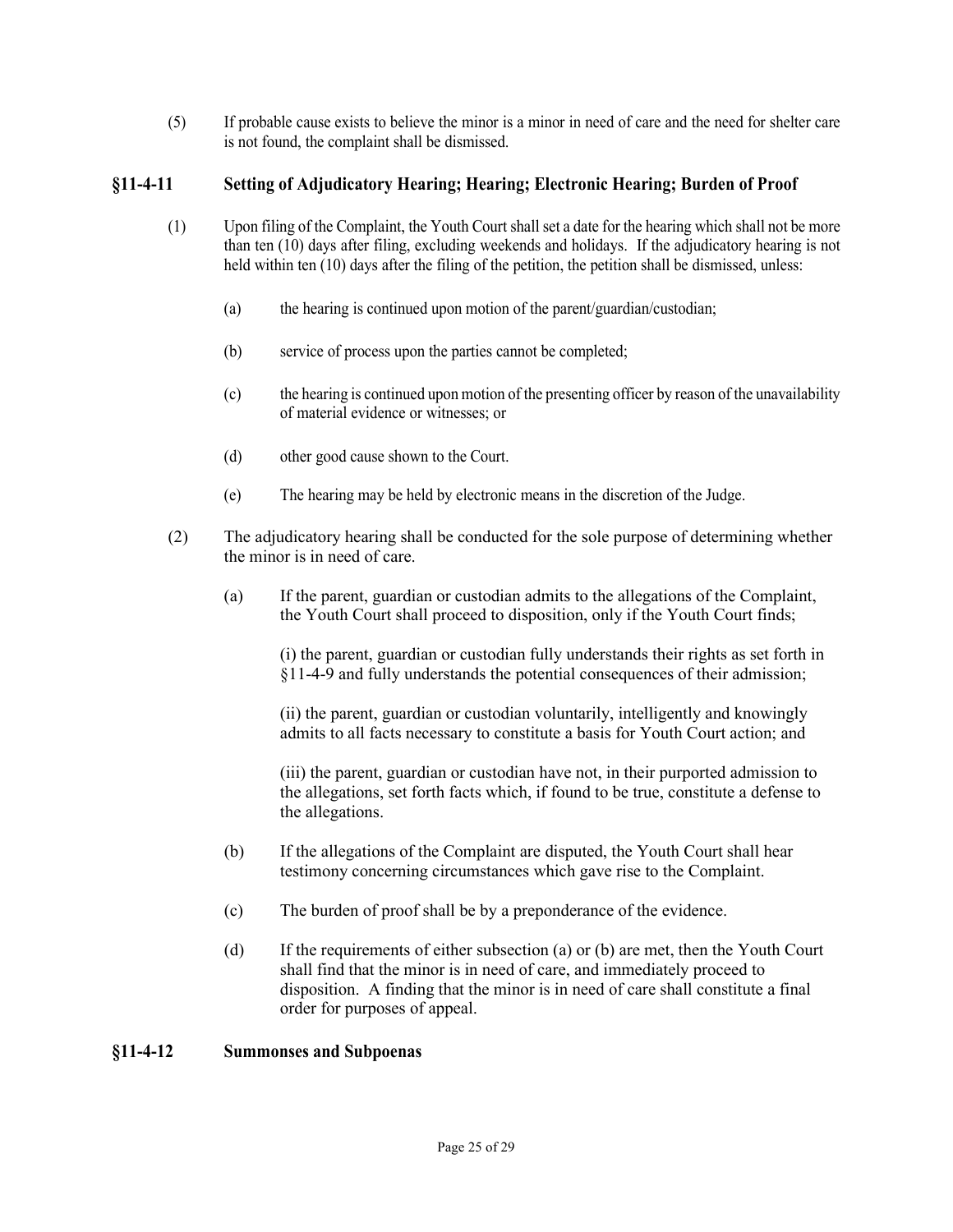- (1) At least five (5) days prior to the adjudicatory hearing, summonses shall be issued to the parent, guardian or custodian.
- (2) The summons shall contain the name of the court, the title of the proceedings, and the date, time, and place of the hearing, along with a statement that failure to obey the summons may result in civil penalties, including detention.
- (3) A copy of the complaint shall be attached to the summons; however, a summons need not be issued if the parent/guardian/custodian has already made a court appearance in the same cause, and has also received sufficient notice of the time, place and purpose of the adjudicatory hearing.
- (4) The summons or subpoena shall be delivered personally by a law enforcement officer of this jurisdiction or process server.
- (5) If a person who has been served a summons or subpoena fails or refuses to appear at the hearing, that person may be held in contempt of court, unless good cause is shown.
- (6) Subpoenas may be issued to any persons the parties believe necessary for the proper adjudication of the hearing.

## <span id="page-25-0"></span>**§11-4-13 Disposition; Electronic Hearing**

- (1) The Youth Court shall hear evidence and other relevant information as to proper disposition and a description of all reasonable and appropriate alternatives available. CFS shall make a dispositional recommendation as follows:
	- (a) a case plan for the parent(s)/guardian(s)/custodian(s) calculated to resolve the problems presented in the Complaint;
	- (b) an explanation showing the necessity for the proposed case plan and the benefits to the minor(s) and parent(s)/guardian(s)/custodian(s); and
	- (c) the available resources and alternatives and goals recommended for the parent(s)/guardian(s)/custodian(s) to achieve reunification of the family.
- (2) The Youth Court may make any of the following dispositions as to placement and custody which are listed by priority:
	- (a) permit the minor(s) to remain with his parents, guardians or custodians, subject to such limitations and conditions as the court may prescribe;
	- (b) place the minor(s) with a relative within the boundaries of the Choctaw Indian Reservation subject to such limitations and conditions as the court may prescribe;
	- (c) place the minor(s) in an approved foster home within the boundaries of the Choctaw Indian Reservation subject to such limitations and conditions as the court may prescribe;
	- (d) place the minor(s) in shelter care facilities designated by the Court;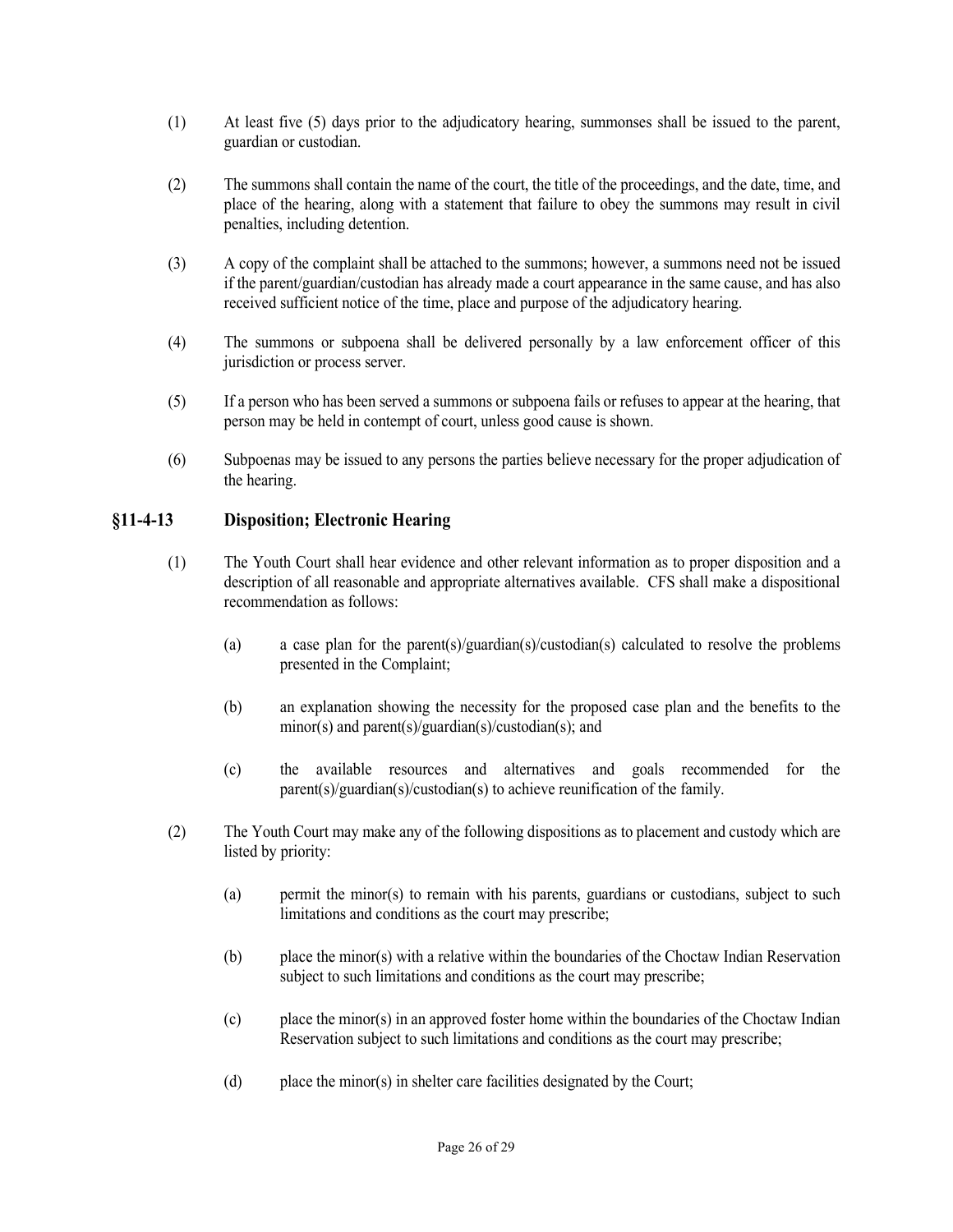- (e) place the minor(s) in a foster home or relative's home outside of the external boundaries of the Choctaw Indian Reservation, subject to such limitations and conditions as the Court may prescribe; or
- (f) accept recommendations that termination proceedings be initiated.
- (3) Pursuant to 25 C.F.R. Ch. 1, §20.510, a plan for permanency placement must be submitted to the Court within six (6) months of a minor(s) being taken into custody, and a permanency hearing must be held within twelve (12) months from a minor(s) being taken into custody, which results in the legal custody of the minor(s) being made with an approved placement when reunification is no longer viable.
- (4) Dispositional orders are to be in effect for the time limit set by the Youth Court, but no order shall continue after the minor reaches t twenty-one (21) years of age.
- (5) Dispositional orders are to be reviewed at the Youth Court's discretion, but at least once every six (6) months pursuant to 25 C.F.R. Ch. 1, §20.510.
- (6) The Court shall have the discretion to order the parties to comply with alcohol and/or drug testing and to require that the parties bear the costs of such testing.
- (7) The Court shall have the discretion to order the parties to provide necessities for the minor(s) while in the legal custody of CFS, including but not limited to child support, clothing, hygiene items, medications, school supplies, school fees, and extracurricular activity fees.
- (8) The Court shall have the discretion to order the parties to participate and complete such programs that have been recommended by Choctaw Behavioral Health or such other mental health providers.
- (9) Recommendations for the parties to participate in programs that are made available to the Tribe through grant-funded programs may be utilized as resources toward reunification, as part of a comprehensive service plan.
- (10) Recommendations for the parties to participate in culturally-sensitive, traditional programs, whether formal or informal, may be utilized as resources toward reunification, as part of a comprehensive case plan.
- (11) Failure of the parties to abide by the orders of the Youth Court may result in sanctions of civil contempt with penalties that may include a fine, detention, community service, or any combination thereof to deter further and future contempt.
- (12) The dispositional order constitutes a final order for purposes of appeal.
- (13) The hearing may be held by electronic means in the discretion of the Judge.

## <span id="page-26-0"></span>**§11-4-14 Modification of Dispositional Order**

The Youth Court may modify a dispositional order at any time upon the motion of any of the parties showing a change of circumstances or other good cause shown.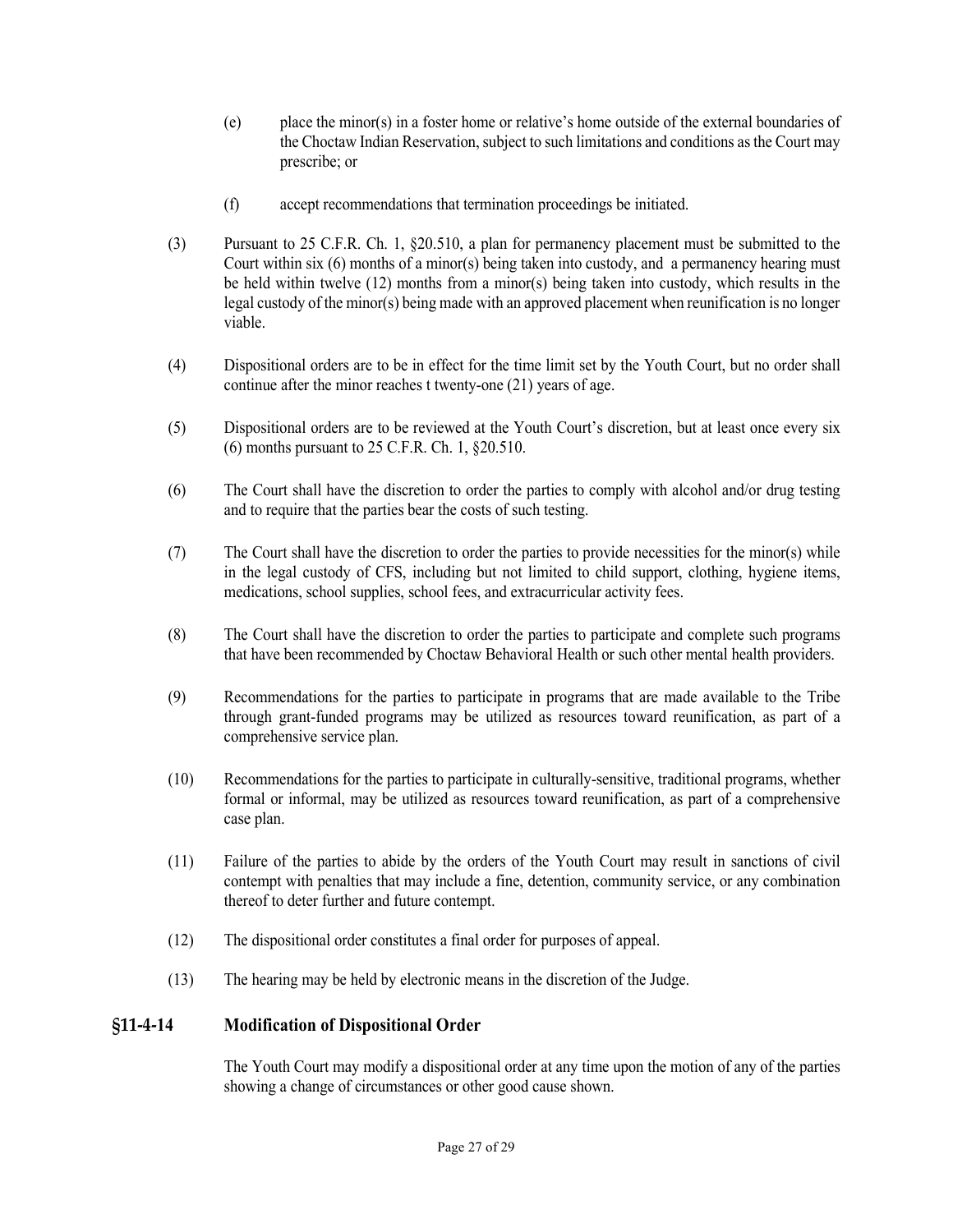# <span id="page-27-0"></span>**§11-4-15 Dispositional Modification Hearing; Notice**

Notice in writing of the hearing for a modification of the dispositional order shall be given to the the necessary parties and their counsel at least 48 hours before the hearing:

## <span id="page-27-1"></span>**§11-4-16 Contempt of Court**

- (1) Any willful disobedience or interference with any order of the Youth Court constitutes contempt of court.
- (2) The Choctaw Youth Court may sanction an adult for contempt of court in accordance with the Choctaw Tribal Code, including but not limited to fines and detention.

## <span id="page-27-2"></span>**§11-4**-**17 Confidentiality of Court Records and Proceedings; Confidential Referrals**

- (1) A record of all hearings under this Title shall be made and preserved.
- (2) All Youth Court records shall be confidential and shall not be open to inspection to any but the following:
	- (a) counsel of record or guardian ad litem;
	- (b) the minor's parent, guardian or custodian, or their counsel of record;
	- (c) the Caseworker; or
	- (c) the Attorney General's Office.
- (3) All parties shall maintain the confidentiality of youth court proceedings and papers.
- (4) The identity of any person making a report of suspected child abuse to CFS, Choctaw Police Department, or to the Choctaw Children's Advocacy Center ("CCAC"), or to any other such law enforcement, social services or child advocacy agency shall be confidential.

## <span id="page-27-3"></span>**§11-4-18 Appeal**

- (1) For purposes of appeal, a record of the proceedings shall be made available to the parent(s), guardian(s) or custodian(s) or to their counsel of record. Costs of obtaining this record shall, be paid by the party seeking the appeal, unless waived by order of the court.
- (2) Any party to a Youth Court hearing may appeal a final order or disposition of the case by filing a written Notice of Appeal with the Tribal Supreme Court within thirty (30) days of the final order or disposition.